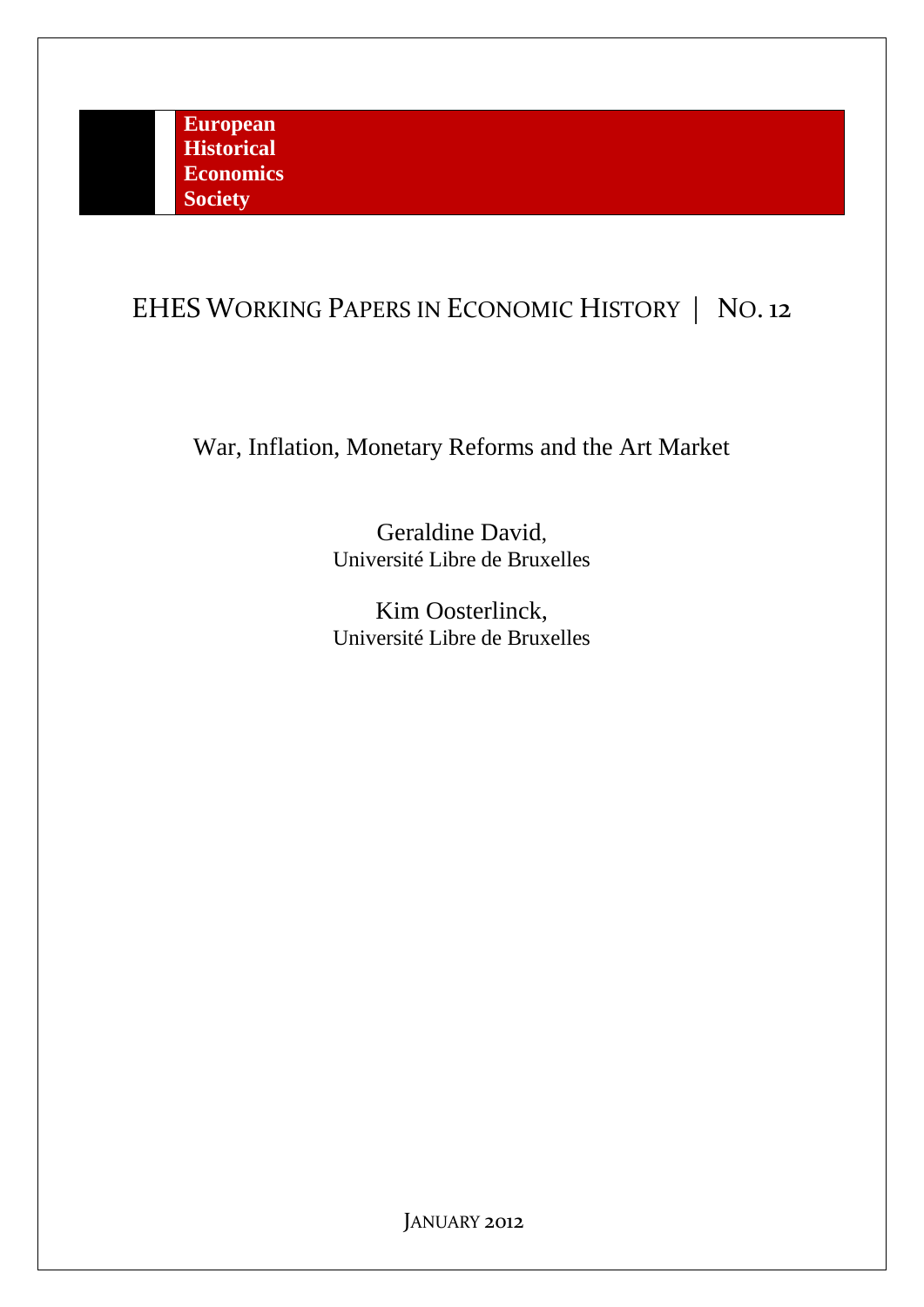# EHES Working Paper | No. 12 | January 2012

War, Inflation, Monetary Reforms and the Art Market

Geraldine David, Université Libre de Bruxelles

Kim Oosterlinck, Université Libre de Bruxelles

# Abstract

During World War II, the art market experienced a massive boom in occupied countries. The discretion, the inflation proof character, the absence of market intervention and the possibility to resell artworks abroad have been suggested to explain why investing in artworks was one of the most interesting opportunities under the German boot. On basis of an original database of close to 4000 artworks sold between 1944 and 1951 at Giroux, one of the most important Art Gallery in Brussels, this paper analyzes, the price movements on the Belgian art market following the liberation. Market reactions following the war are used to understand which motivations played the most important role in investors' decisions. Prices on the art market experienced a massive drop. This huge price decline is attributed to two elements: fear of prosecution for war profits and the monetary reforms set into place in October 1944.

JEL Codes: N14, N44, Z11.

Keywords: Art market, Art Investment, WWII, Belgium, Post-war, Monetary reforms.

### **Notice**

The material presented in the EHES Working Paper Series is property of the author(s) and should be quoted as such. The views expressed in this Paper are those of the author(s) and do not necessarily represent the views of the EHES or its members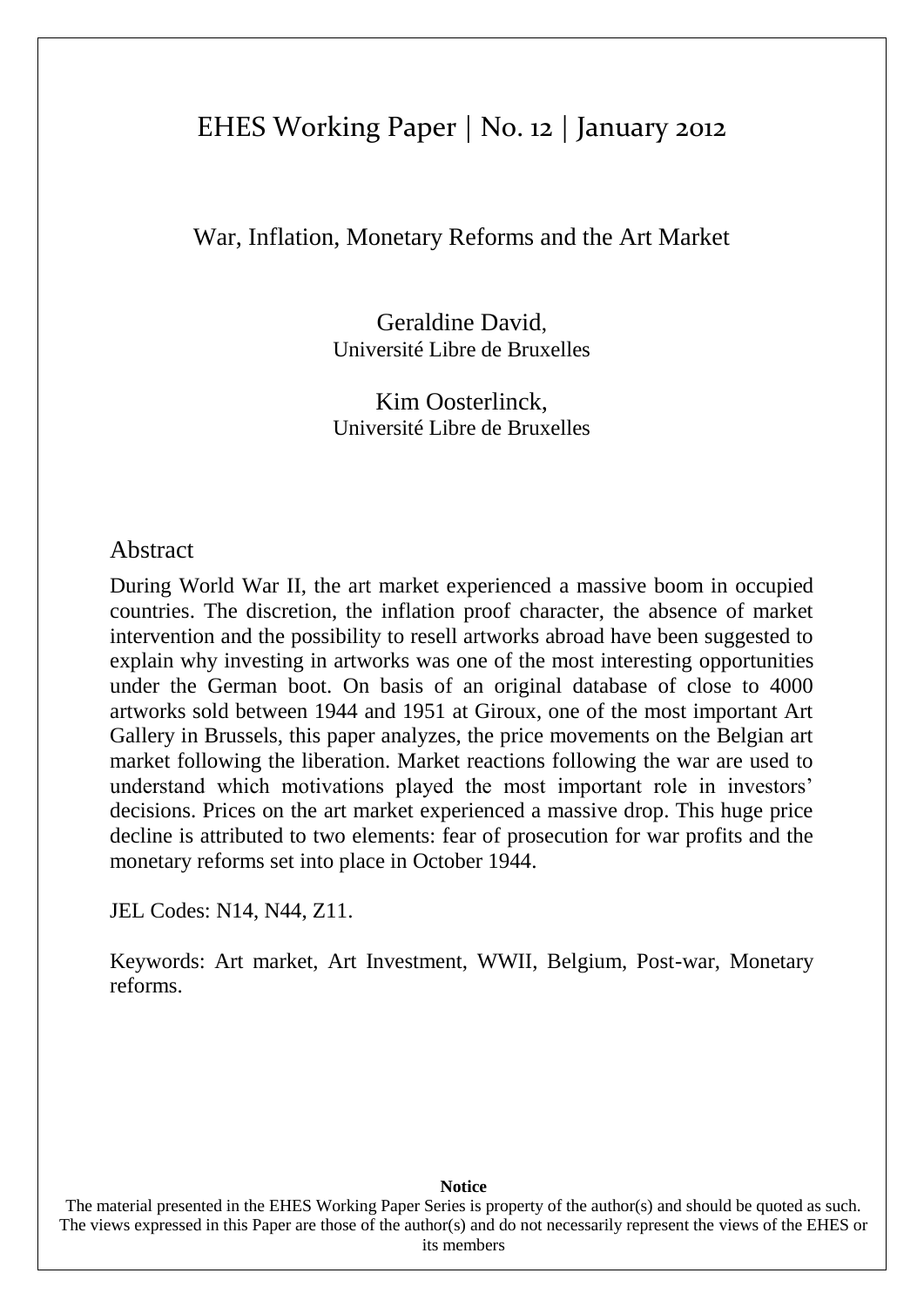# **War, Inflation, Monetary Reforms and the Art Market**

*The Belgian Art market (1944 – 1947)*

#### **Introduction**

Art buyers' motives still remain a controversial topic. Are investment or consumption motives at the heart of the buying decisions? A large part of the literature has shown that as an investment artworks where most of the time underperforming (Baumol, 1986, Frey and Pommerehne, 1989, or Pesando, 1993). Ginsburgh and Buelens (1992), Goetzmann (1993), Mei and Mooses (2002) and Renneboog and Spaenjers (2009) have somehow qualified this result by suggesting that art could be an interesting investment if one considered either a given period in time or some specific artistic schools. According to Campbell (2005, 2007), art is a good additional investment in a portfolio because it offers diversification benefits. However Renneboog and Van Houtte (2002) and Worhington and Higgs (2004) found limited diversification potential of art as an investment<sup>1</sup>.

Albeit there is not yet only one conclusion about good or bad performances of artworks among the literature, some periods seem rather favourable to art investment. Several authors have pointed out a major boom in the Art market of occupied countries during WWII. Moulin (1967) describes art as an inflation-hedging investment. Many examples of record sales can be given<sup>2</sup> to illustrate high performances of artworks in occupied France. Nicholas (1995) noted that Drouot, the main French auction house, experienced its best years during the war period. Drouot was not the only auction house succeeding to sell art during the war. Nicholas (1995) argues that individual dealers, decorators and purveyors of every stripe were doing just as well as Drouot.

 $1$  Consumption motives have been less investigated. Baumol (1986) considers that the low financial returns may be compensated by the "aesthetic dividend" received by art owners. Mandel (2009) analyzes the effects of a utility dividend derived from conspicuous art consumption. Goetzmann, Renneboog and Spaenjers (2010) show that art booms are more likely to occur whenever income inequality rises quickly.

<sup>2</sup> Seurat's *Le Petit paysan bleu* was sold 385.000Ffr. in 1941; Cézanne's *La montagne Sainte Victoire* sold for 5.000.000Ffr. in 1942; Corot's *Bellevue, vue prise en regardant le Mont Valérien* sold for 1.100.000Ffr. in 1943 (Moulin, 1967).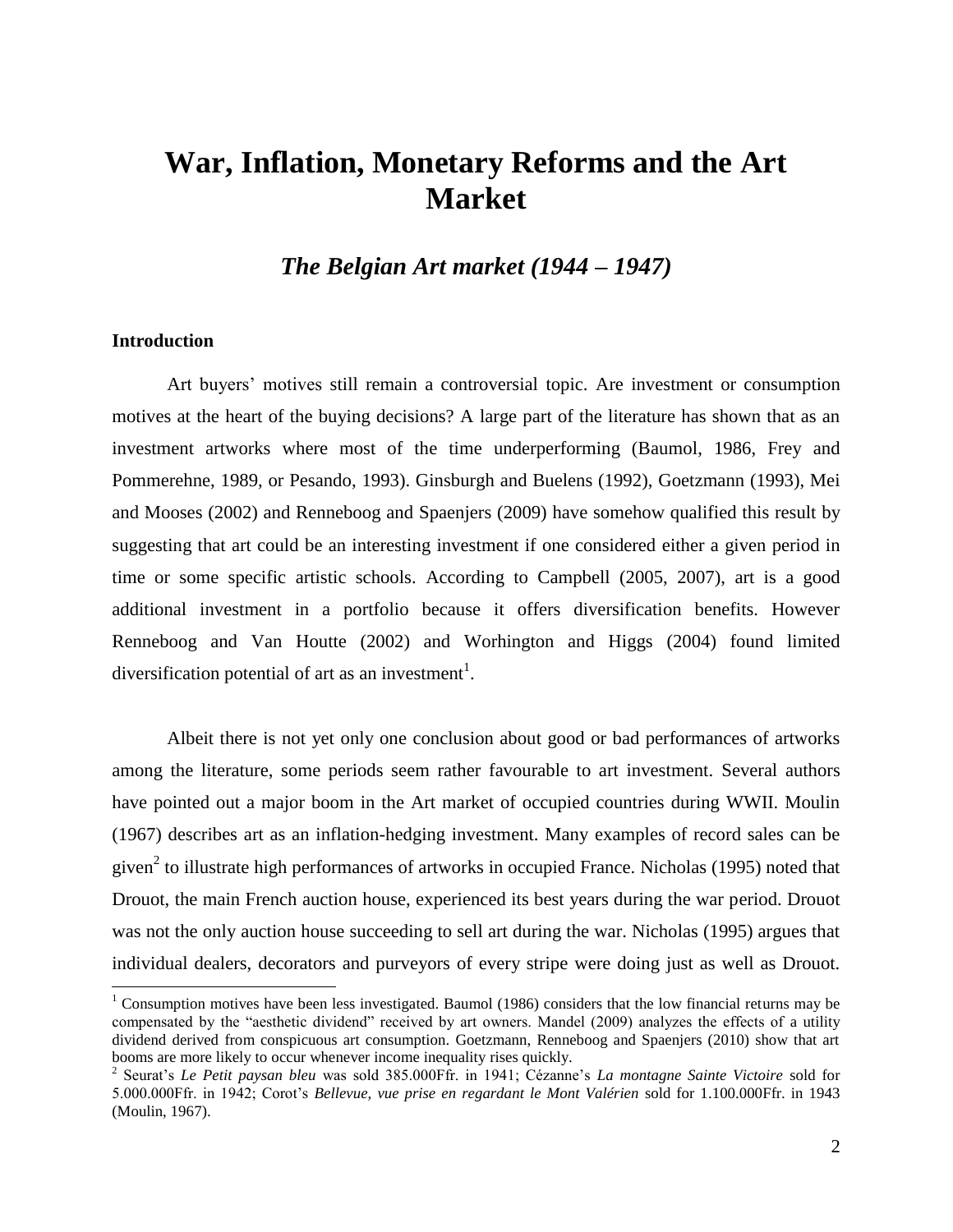Oosterlinck (2011) quantifies the price rise in the art market in occupied France. He constructs a price index based on Drouot's sales between 1940 and 1944. This index experienced a massive increase in 1942 and at the beginning of 1943, prices from the end of 1940 being multiplied fivefold. The author points out that it could be the consequence of the French "nouveaux riches" and of German collectors entering the market. When comparing this art index with other sources of investment (Equity, Bond, as well as Gold and Foreign currencies traded on the black market) he shows that the returns on the art market where higher than for all other markets from March 1941 till the Liberation of Paris. Oosterlinck (2011) attributes the remarkable success of the art market to a series of factors. Compared to other assets, artworks were relatively discreet and, as such could help war profiteers to hide illicit war profits. Furthermore, real assets, such as artworks provide a hedge against inflation; which was prevalent during the occupation. Artworks also benefited from the fact that it was legal to buy them and that market interventions from the occupying forces were much less important than on the stock exchange. Eventually, artworks were assets which could be transferred and resold abroad should one have to flee.

The situation in occupied France was no exception as the price patterns observed there are also to be found in other occupied countries. According to the van Waay's index, based on the sales of the auction house located in Amsterdam, the Dutch art market experienced a boom of +2300% between 1940 and 1943 (Eeuwe, 2007). Belgium also experienced a similar situation. Newspapers reported the "abundance of sales", the "firmness of the Art market" and an "intense activity"<sup>3</sup>. According to the press, auctions reaped "superior to normal"<sup>4</sup> benefits. Comoedia, a weekly art magazine, reported that "the art market was lately characterized by an intense activity". The magazine attributed the success of the Art market to the freshly passed law that restricted the detention of monetary assets<sup>5</sup>. Some outstanding prices are also worth mentioning<sup>6</sup>.

 $\overline{a}$ 

<sup>3</sup> *L'Echo de la Bourse*, March and May 1942.

<sup>4</sup> Id., Ibidem

 $<sup>5</sup>$  *Comoedia*, May  $8<sup>th</sup>$ , 1942</sup>

<sup>6</sup> In March 1942, *« Jeune femme tenant une coupe »* of an old Master (Maitre de la Madone au perroquet) was sold at 130.000 BEF; *« La Sainte famille aux Anges Musiciens »* of another Old Master was sold at 95.000BEF. In January 1943, *"Le pont de Londres"* of Emile Courtens was sold at 45.000BEF. In March 1943, Nicolas Pantazis' *"Le garcon à la bulle de savon"* was sold at 70.000BEF and a Nicolas De Bruyne, *"La parabole du riche et du pauvre"* was sold at 115,000BEF. In May 1943, Frans Courtens *"La Ferme de la Haie Sainte à Waterloo"* was sold at 130.000BEF. (*Source: L'Echo de la Bourse, May 1942, January 1943, March 1943 and May 1943*). After the war, in the Giroux Catalogue, the most expensive Emile Courtens was sold at 10.000BEF, the most expensive Pantazis at 36.000BEF and the most expensive Frans Courtens at 60.000BEF.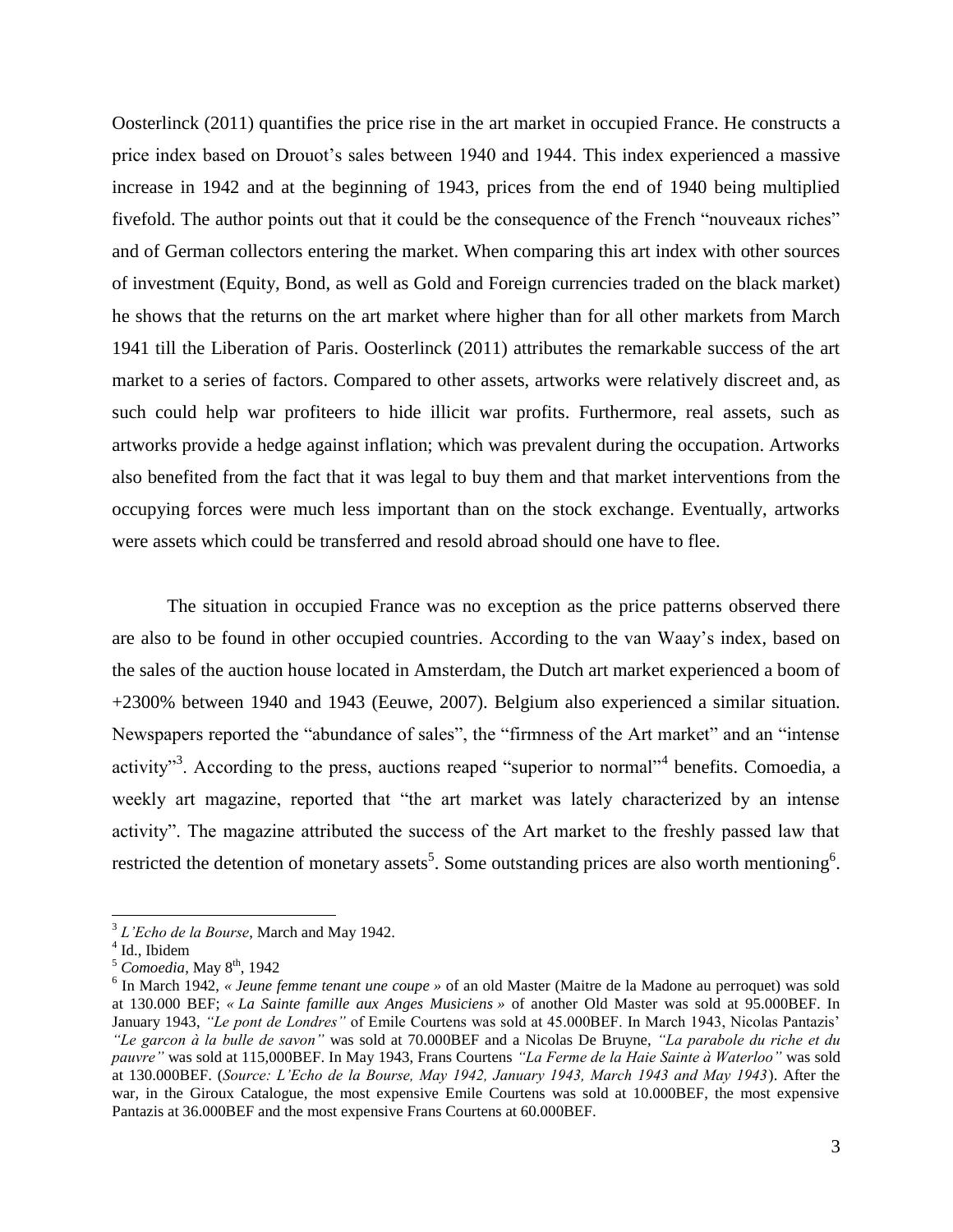Elslander (1944, p. 9 and p. 98), a close friend of Georges Giroux, a writer and an art lover reported that *"Arts, during these years of War, [...] enjoyed an unprecedented craze [...]. Artists couldn't supply the demand of buyers, and even feared a shortage of materials".* He further stressed that *"during the War period, people were buying a tremendous amount of ugly daubs, just because they hoped that one day, maybe, these daubs would reach really high prices"*

Even if there is a consensus regarding the art market boom during the Second World War, no significant research has investigated what happened just after the liberation. How did the art market react once liberation occurred? Where the motivations which had induced people to buy artworks (discretion, hedge against inflation, legality, transportability) still playing a role in liberated countries? Or did the end of the occupation mark a dramatic change in buyers' motivations? To answer these question, this paper constructs a new art market index on basis of an original database of close to 4000 artworks sold between 1944 and 1951 at Giroux; one of the most important Art Gallery in Brussels. To get a sense of the magnitude of the price evolution, the art market index is set against the evolution of other sources of investment, such as equity and bonds.

The balance of the paper is organized as follows: Part 1 presents the Belgian context during and just after the occupation. Part 2 presents the dataset, the methodology and the expected price pattern. Part 3 provides the results of the investigation, whereas Part 4 concludes.

#### **1. The Belgian context**

On May  $10^{th}$ , 1940 the German troops invaded Belgium. After 18 days of resistance, Leopold III, the Belgian king, declared the capitulation of Belgium. From May  $28<sup>th</sup>$ , 1940 on, Belgium became an occupied country subject to a military administration ruled by the General von Falkenhausen (Van den Wijngaert, 1975). One of the main objectives of the occupying forces was to make sure that the Belgian economy would be as productive as possible to support the German War effort (Van den Wijngaert, 1990). To face German demands, Alexandre Galopin, the governor of the *Société Générale*, the most important Belgian holding at that time, and several other important businessmen and bankers constituted the Galopin Committee. This Committee would in practice decide how the Belgian industry and production had to behave during the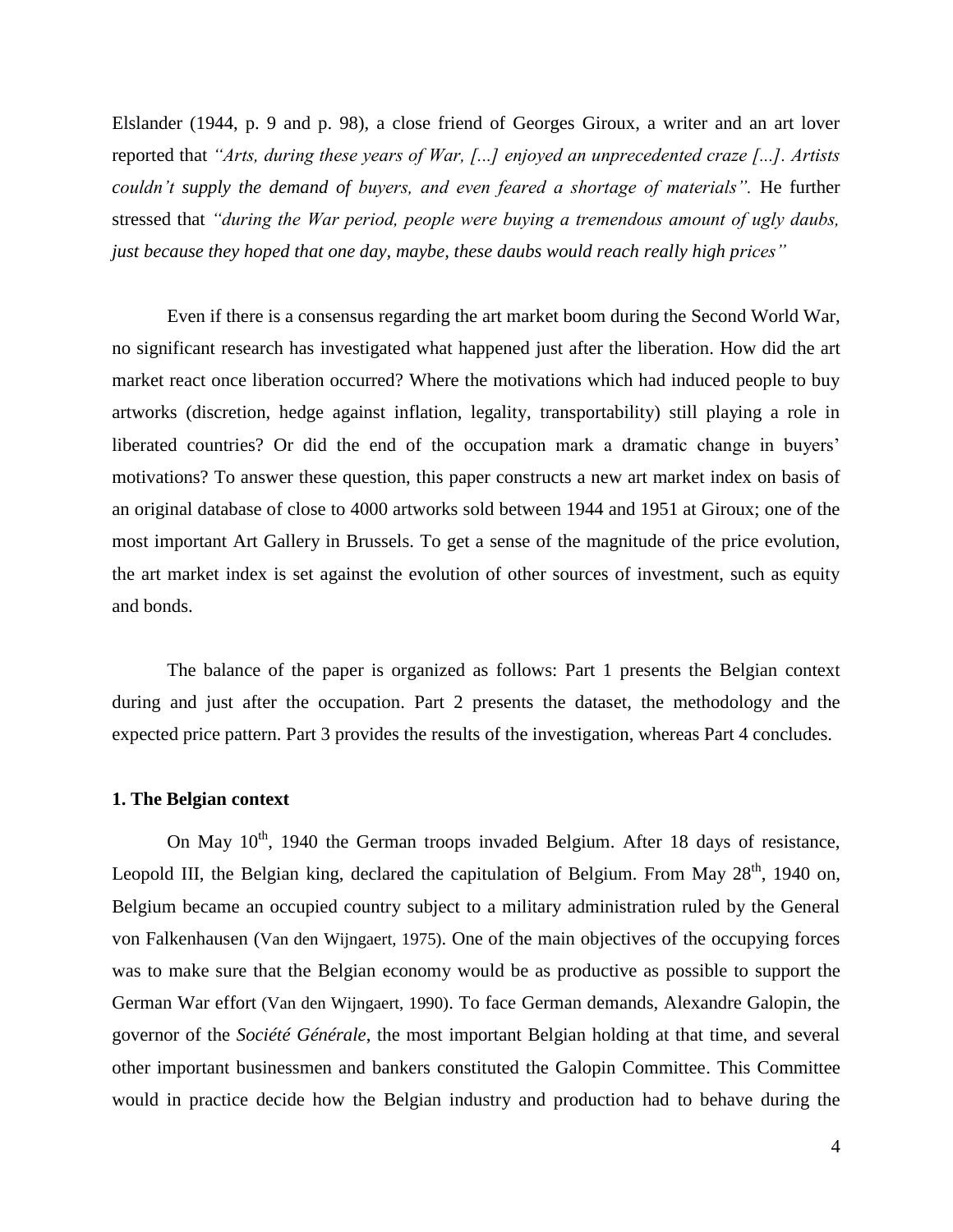Occupation. The Belgian industry kept producing during WWII and an important part of this production went to the enemy serving its War effort. It remained unclear to which extent this decision could be considered as economic collaboration. Since the War was total, every single gram of coal brought to the enemy was helping him in its war effort and could thus be considered as collaboration. However, Galopin justified its decision on several grounds. First, the country had to create a counter-value to import food, which Belgium did not produce in large enough quantities to feed its population. Second, keeping the industries running during the War could avoid forced labour and a massive deportation of the workforce to Germany (Van den Wijngaert, 1990). Thirdly, it could avoid a destruction of the industrial equipment of the country and consequently facilitate the post-war period.

If the position of the main industrialist was delicate, the position of the head of the administration, the so-called Secrétaires Généraux, was probably even worse. With the ministers abroad, the Secrétaires Généraux had to take care of the public administration. One of the key elements to deal with was the management of public finance. Belgium had to pay huge occupation costs and was further plundered by the imposition of a "clearing agreement" with Germany. This agreement provided that exporters from each country would be paid with advances from their own national bank. The difference between exports and imports would only be settled after the war. In view of the respective powers in presence, exports from Germany never came close to exports from Belgium, leaving a difference which the state had to finance. To finance the war, the state relied on money emission and bond issues. The money supply did significantly increase during wartime (Banque Nationale de Belgique, 1945, p. 11). The amount of paper and deposit money trebled from 50.610 millions of BEF in May 1940 to 156.457 millions of BEF in October 1944 to face the huge occupation indemnities imposed by the occupying forces. The short term state debt also increased dramatically during the war. The state ended up relying on financial repression to convince investors to hold the bonds (Oosterlinck, 1999, 2010 and 2011a). Willems and Buelens (2006) detail the exact measures set into to place to render equities less attractive. Eventually, investors ended up buying state bonds on a massive scale, not because they felt it was a safe investment but rather because of lack of alternative investment opportunities (Oosterlinck, 1999). Private individuals were indeed seeking investment opportunities during the War. This was especially true for smugglers and shopkeepers active on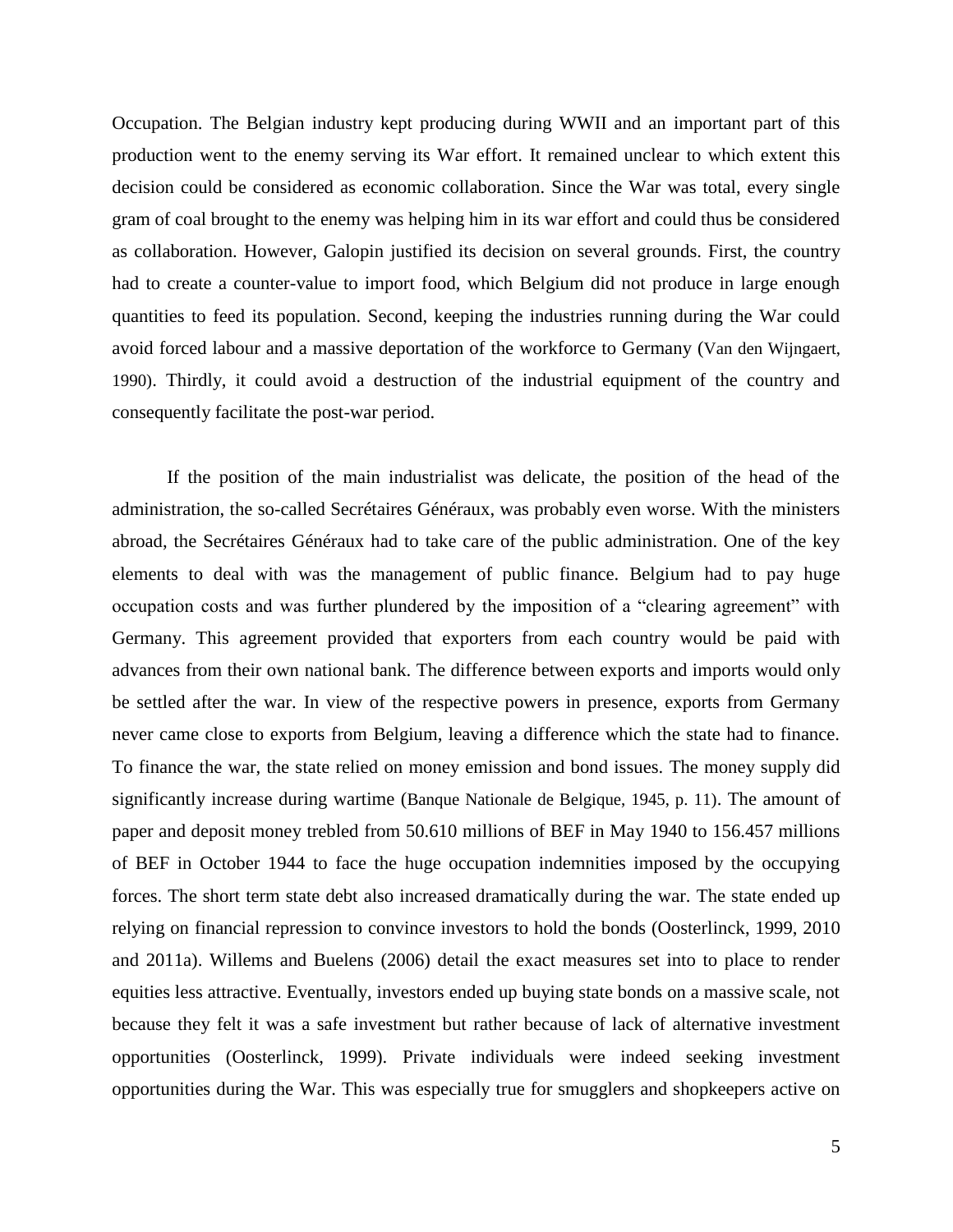the black market. As pointed out by G. Jacquemyns (1950, vol. 2, p. 232) in his study of the Belgian Society under German occupation *"The little shopkeeper's most important problem was to figure out how to invest its 300.000BEF"*. War profits were obviously not well seen by the population: *"[a lady talking about shopkeepers] They all are vagrants, and lout people. They think they won't have to count on their clients after the War. They are dishonest and rude people"* (Jacquemyns, 1950, vol. 2, pp. 365-366)*.* Shopkeepers and black market dealers needed thus not only an investment protecting their investment from inflation but also a discreet one. For these purposes, artworks perfectly did the job.

On September  $3<sup>rd</sup>$ , the Allied forces liberated Brussels from the German occupying forces. Since the very beginning of the War Belgian experts wanted at all cost to avoid the disastrous monetary situation which followed World War I (Janssens, 1976). When the Government came back from London, on the  $8<sup>th</sup>$  of September 1944, Camille Gutt, the Finance Minister had his plan ready to fight inflation. According to Bismans (1992), this plan answered three major questions 1) What exchange rates should the *Franc Belge* adopt?; 2) How should the money supply be reduced?; 3) Which fiscal measures should be taken to drive the clean-up of public finances? The exchange rate of the *Franc Belge* was fixed by the government at the value of 176BEF to the pound. This rate corresponded to a limited devaluation of the currency. Gutt's plan to address money supply reduction was set up on the  $6<sup>th</sup>$  of October 1944. The money supply was drastically reduced following these stages: 1) from October  $9<sup>th</sup>$ , all 100-and-morefranc notes lost their legal tender status; 2) from October the  $9<sup>th</sup>$  and the 13<sup>th</sup>, people could convert old notes for an amount equal to 2000BEF per person; 3) bank accounts were totally blocked, except for: either 10% of their total value, or their value at the beginning of the War (May  $9<sup>th</sup>$ , 1940) or up to the limit of 1000BEF per employee for companies; 4) a first money liberation (3000BEF) would occur during the first month, and the last money liberation happened on January  $15<sup>th</sup>$ , 1949; 5) in total, 40% of the total bank accounts value were liberated, and 60% declared "Definitely blocked". These amounts were eventually converted into a "Forced Loan" (Baudhuin, 1958, p. 43).

Moreover when the Pierlot government came back from London in September 1944, it announced the setting up of a special tax aiming to write off the war benefits (Baudhuin, 1958, p.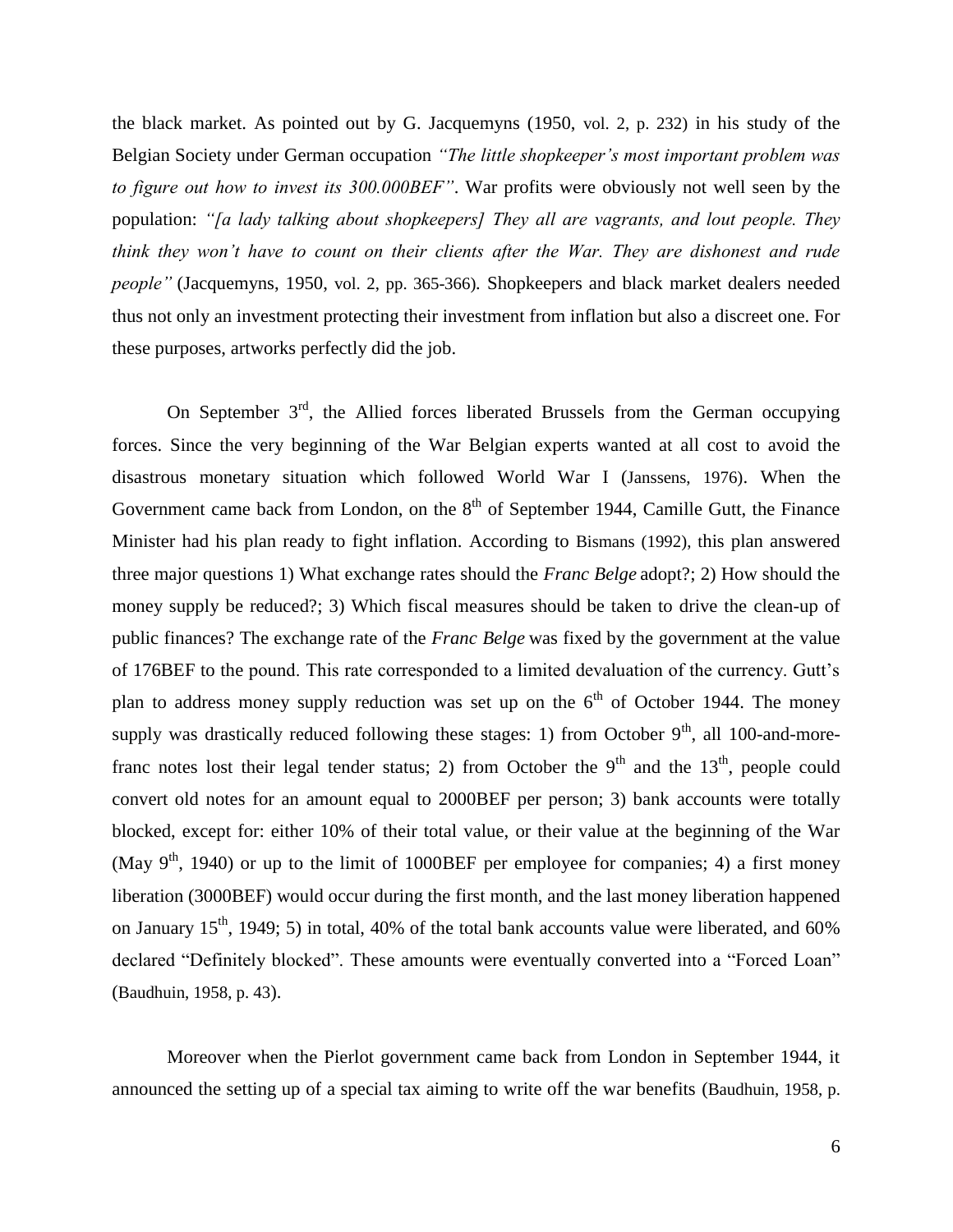59). This tax was eventually voted in October 1945 and put into place in January 1946. This tax also aimed to find 63 billions of BEF in order to absorb the money Belgium had advanced to the enemy via the clearing system (Baudhuin, 1958, p. 58). However it did not succeed as well as expected, partly because of the complexity of the tax. It included three measures: a 5%-tax on every capital (as established at the end of the War), a 95%-tax on the special war benefits and a 100%-tax on the transactions with the enemy. The 5%-tax concerned every citizen but exemptions were stipulated (50.000BEF per person) that narrowed the scope of this tax. The set up of the 95%-tax faced two problems: first of all, it was necessary to establish the wealth of a private individual in 1939 in order to evaluate the difference after the War. Second the tax applied to securities prices of the summer of 1944. These securities prices were much higher than when the stock exchanges reopened a few months later. The third tax applied to legal operations and deals concluded with the enemy.

After the war, industrialists as well as people who had managed to earn substantial amounts of money during the war began fearing accusations of economic collaboration. In this respect, the law was crystal clear: any form of economic collaboration was illegal. The arguments at the basis of the Galopin doctrine were deemed as not founded during the first months following the liberation of Brussels (Luyten, 1996, p. 31). The main prosecutor, Walter Ganshof van der Meersch, had a broad interpretation regarding what constituted or not weapons or ammunitions (Luyten, 1996, pp. 34-35) For the early cases (between November 1944 and May 1945), defences based on the Galopin doctrine well not well received (Luyten, 1996, p. 37). Political elements lead to a modification of the law on May  $25<sup>th</sup>$ , 1945. This new law gave some breathing space to people fearing prosecution as it limited the spectrum of deliveries which had to be considered as weapons or ammunition (Van den Wijngaert, 1990, p. 126). Most entrepreneurs had continued working during the War, but the population only blamed the ones who had explicitly worked with the enemy and who had made profits with them. Also small innkeepers and black market dealers suffered the wrath of the angry population. However the heavy phase of attacks gradually faded out after May 1945. As a whole, even though Galopin's decision was deeply criticized, economic collaboration was far less repressed after the War than political and military collaborations (Luyten, 2008).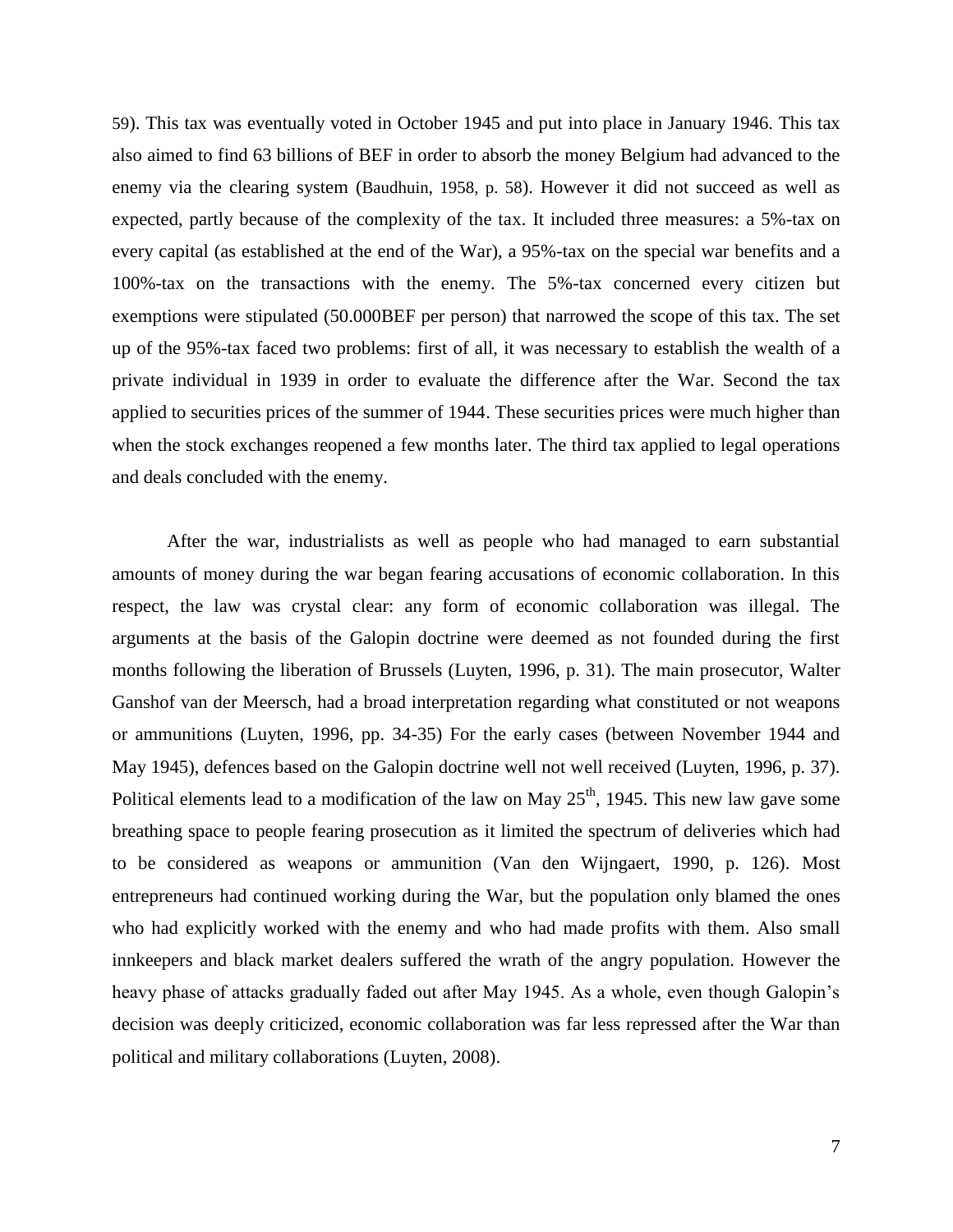#### **2. Data and methodology**

 $\overline{a}$ 

The data series used in this paper have been collected from one catalogue (Galerie Georges Giroux,  $1951$ <sup>7</sup>. The Galerie Georges Giroux was a well-established art gallery. Georges Giroux started its gallery in 1912. Georges Giroux was the first to organize a collective exhibition of some famous-to-be artists, *"Les fauvistes brabançons"* (Paelmer, 2004). Moreover he contractualized, and was the first in doing so, its relationship with the artists, such as Rik Wouters, he was sponsoring (Paelmer, 2004). This was markedly new for Belgian artists who, at that time, were often struggling to live from their art (Elslander, 1954). Even though the Galerie Giroux represented only a fraction of the art market, we believe, in view of its importance at the time, that it was representative of the overall art market in Belgium.

The catalogue used here tracks all paintings, drawings, etchings, sculptures sold at Giroux between December 1944 and May 1951. Unfortunately during the war years gallery was closed and there is therefore no available data for this period<sup>8</sup>. The catalogue provides a description of the medium used the size of the artwork and in some cases, the dates of birth and death of the artist and his school. Artworks are classified by artist, in alphabetical order. The date of auction is most of the time given. The catalogue also records auction sales of gold works and silverwares. For consistency reasons, this second part has not been taken into account. In some cases, the date of sale, the price or the size are not mentioned. Once excluded, the sample contains 5390 artworks. The description of the artworks in the catalogue can be itself categorized into seven categories: Cardboard artworks (Cardboard, Paper, Mounted paper), Wooden artworks, Drawings (Drawing, Dessin réhaussé, Charcoal, Red chalk drawing, Sepia), Oil on canvas (Oil on canvas, oil mounted on canvas), Watercolor (Wash drawing, Gouache, Pastel), Engravings (Eaux-fortes réhaussée, Etchings, Etchings in color, Engravings in color, Lithograph, Lithograph in color, Monotypes, Phototypes) and Sculptures. Appendix I provides the proportion of each of these categories. The proportion of cardboards remained constant during the postwar period (5%). Wood experienced a sharp increase during 1945-1946 (from 19% to 28%),

<sup>7</sup> Galerie Georges Giroux, (1951), *Répertoire des prix atteints par les tableaux, aquarelles, gouaches, dessins, eauxfortes, sculptures ayant passé en vente à la Galerie Georges Giroux de décembre 1944 à mai 1951 et comprenant plus de sept mille numéros répartis dans soixante-dix ventes publiques, suivi d'un répertoire des prix atteints par l'orfèvrerie ancienne pendant la même période*, (Bruxelles), Éditions de la Galerie Georges Giroux, 92p.

<sup>&</sup>lt;sup>8</sup> One of the main competitors, the Galerie Moderne remained open during the war but unfortunately there is no surviving archive for the war period.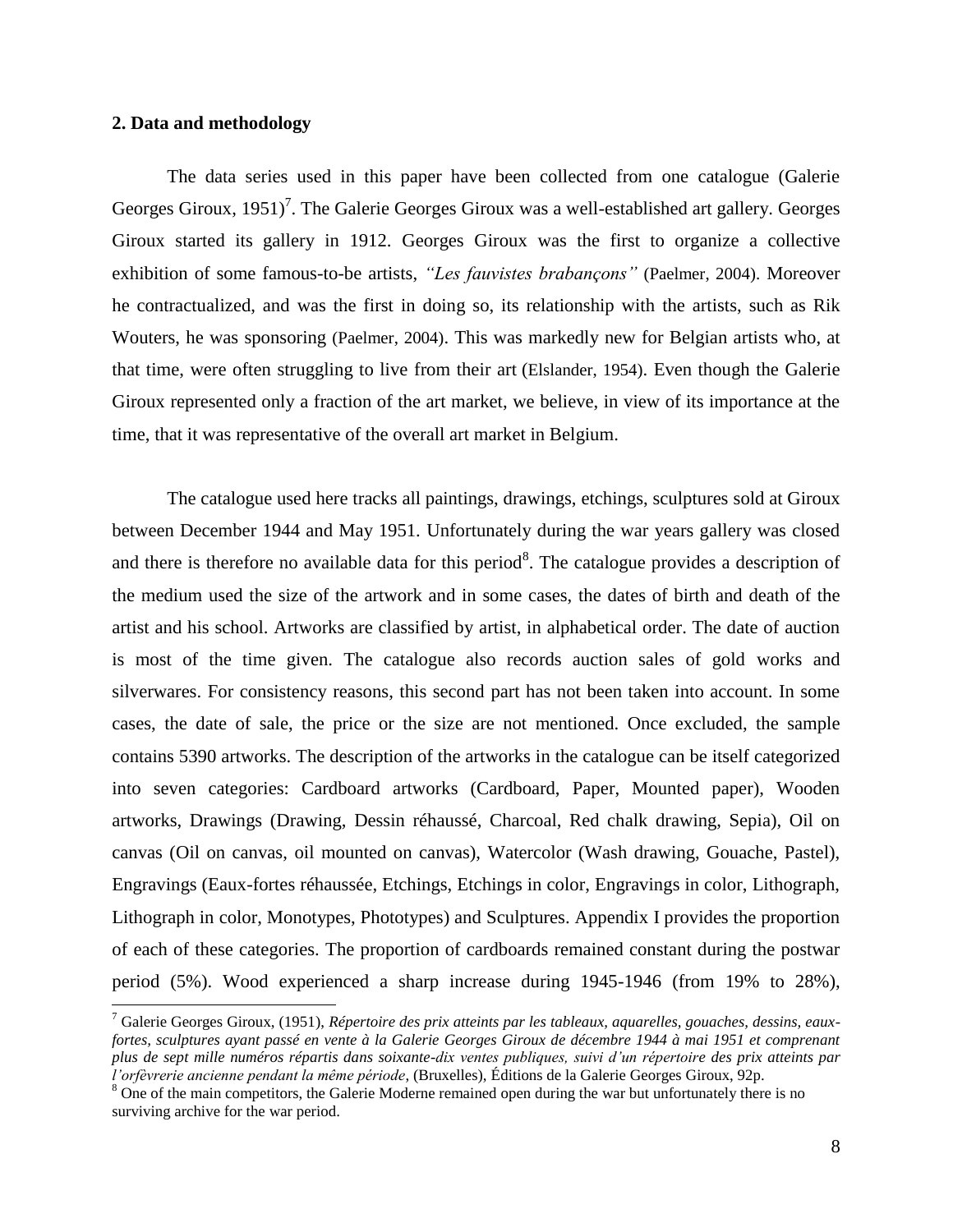Canvasses a sharp decrease during 1949-1950 (from 43% to 33%). The proportion of drawings sold remained constant (around 10%) except in 1945-1946 where it experienced a sharp decrease (4%). Watercolors were very well sold during 1944-1945 and 1948-1949 (18 and 15% versus an average of 11%). Engravings represented a proportion (in average) of 6% but experienced a sharp rise in 1949-1950 (26%). This can be explained by the fact that all of Ensor's etchings were sold that year in Giroux. Proportion of sculptures sold remained around 2%.

Another indicator of the activity at Giroux can be given by the total sales per year and by the number of works sold per year. Table 1 provides these figures. In 1945-1946, total sales experienced a slight increase. Then total sales decreased until 1948-1949 where they encountered a sharp increase until 1949-1950. They decreased again in 1950-1951. Moreover, the number of works sold followed the trend of the sales except for 1946-1947 and 1948-1949 where it followed the opposite move of the sales.

Table 1: Number of paintings, drawings, watercolours, engravings and sculptures and total amount of sales from 1944 to 1951

|                                     | 1944-1945 | 1945-1946 | 1946-1947 | 1947-1948 | 1948-1949 | 1949-1950 | 1950-1951 |
|-------------------------------------|-----------|-----------|-----------|-----------|-----------|-----------|-----------|
| <b>Total Sales</b>                  | 3,591,710 | 3,936,625 | 2,644,735 | 1,899,525 | 2,541,120 | 3,561,790 | 2,801,505 |
| per vear                            |           |           |           |           |           |           |           |
| <b>Total Sales</b>                  | 3,591,710 | 3,747,578 | 2,443,018 | 2,006,843 | 2,605,725 | 3,612,098 | 3,118,059 |
| per year<br>real terms <sup>9</sup> |           |           |           |           |           |           |           |
| Number of                           | 674       | 825       | 877       | 693       | 591       | 1013      | 725       |
| works sold                          |           |           |           |           |           |           |           |

The art market is a very specific market. Benefits may only be reaped by prices increases since there are no dividends. Even though it tends to become more and more a mass market it is still an opaque one where prices are often not disclosed. Gérard-Varet (1995) highlights the heterogeneous characteristic of artworks: objects of art are produced as differentiated object and are not substitutable one to another. To deal with the particularities of the art market economists rely mainly on two different approaches: the repeated-sales regression and the hedonic regression methods. The repeat-sales regression method uses prices of individual objects traded at two

<sup>9</sup> Base year 1945. Source: Cassiers I., Scholliers P., (1994), *Le pacte social belge de 1944, les salaires et la croissance économique en perspective internationale*, p. 189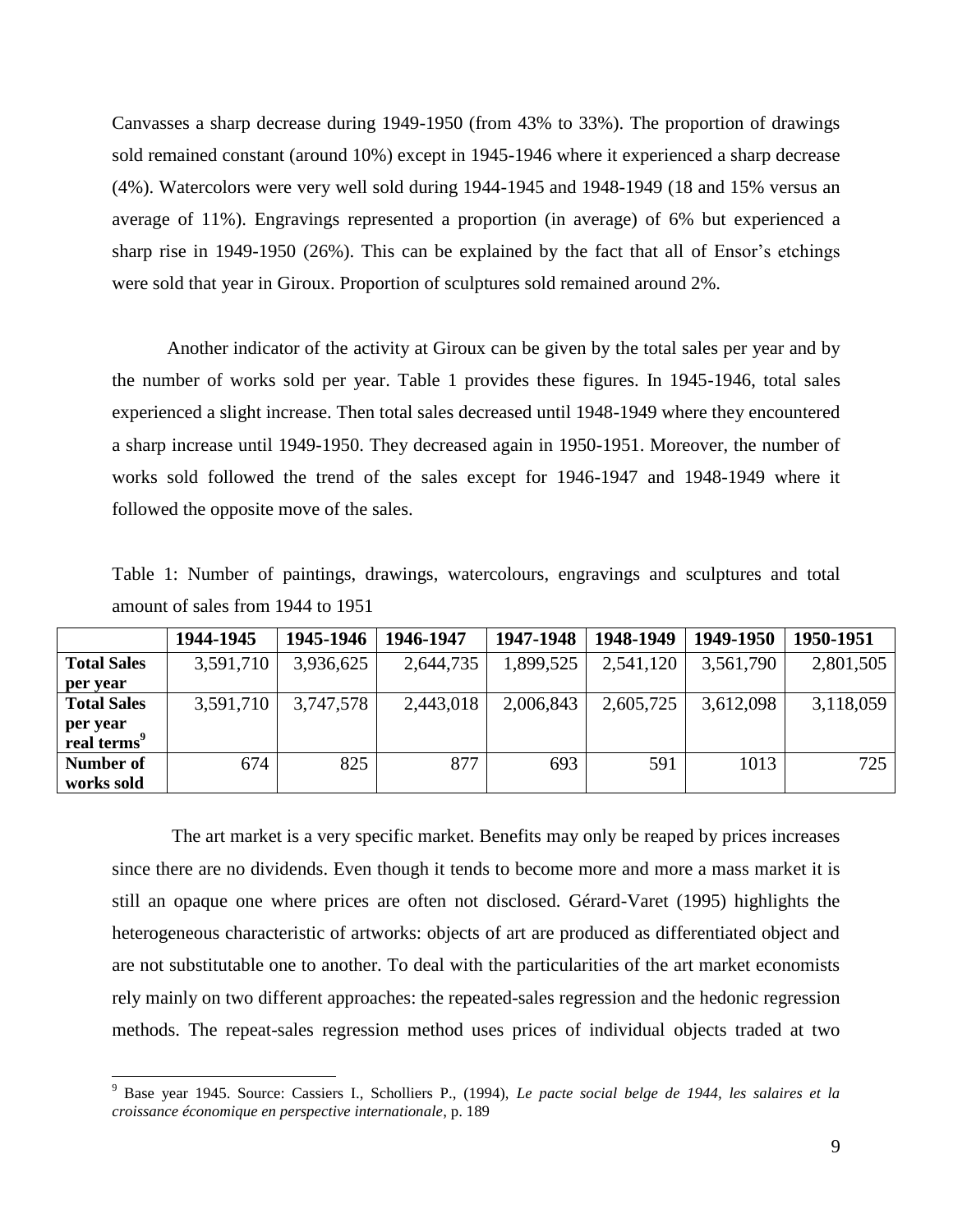distinct moments in time<sup>10</sup>. In view of the limited number of repeated sales observed during our period, the analysis relies on the hedonic regression. In hedonic regressions (HR), the price is regressed on various attributes of the objects. These attributes are the characteristics of the asset. This allows controlling for quality changes by attributing implicit prices to the value-adding characteristics<sup>11</sup>. A time dummy captures the pure time-effect and is used to compute the price index.

Typically, a HR model takes the following form:

$$
\ln p_{kt} = \sum_{m=1}^{M} \alpha_m X_{mkt} + \sum_{t=0}^{T} \beta_t \delta_{kt} + \sum_{t=0}^{T} \sum_{j=1}^{n} \theta_{jt} \omega_{kjt} + \varepsilon_{kt}
$$

where  $p_{kt}$  is the price of good k at time t,  $X_{mkt}$  is the value of the time-invariant characteristic m of artwork k at time t,  $\delta_{kt}$  is a time dummy variable which takes one if the artwork k is sold on t and zero otherwise and  $\omega_{kit}$  is the value of the time-variant characteristic j of artwork k at time t. The antilogs of the  $\beta_t$  coefficients are then used to construct the hedonic price index.

The key issue when using HR is the specification of the model. Since the price index is constructed on the coefficients of the time-dummies omissions of variables will alter the results. Ginsburgh, Mei and Moses (2006) summarized the main characteristics to be taken into account as dimensions (height, width), medium (oil, collage, pastel, drawing, mixed media, …), support (canvas, wood panel, Cardboard, paper), signature dummy and a dated dummy. Artist dummy and a dummy capturing the fact that the artist was dead at time of the sale are also really common variables (Renneboog and Spaenjers (2009)). Czujack (1997) focusing on Picasso paintings added a dummy stating the presence of the artwork in the *Catalogue Raisonné Zervos* in which most of Picasso's works are registered. This registration is considered to be a proof of authenticity and assumed to influence prices. Several other dummies were added in this paper: an Exhibition-dummy (that takes the value one if works have been exhibited), a Resale-dummy (takes the value one if the work has been resold) and a Gallery-dummy (to assess if there is a premium depending of the gallery the artwork is sold in). A Period-dummy was also added in order to assess if Picasso's periods (Blue, Rose) influenced prices. A Pre-Sale Estimate variable was added too to see whether this estimate has an influence on the final hammer price.

 $\overline{a}$ 

<sup>&</sup>lt;sup>10</sup> See for example: Anderson (1974) Baumol (1986). Pesando (1993) Goetzmann (1993).

<sup>&</sup>lt;sup>11</sup> See, among others, Frey and Pommerehne (1989), Buelens and Ginsbugh (1993) or Renneboog and Spaenjers (2009).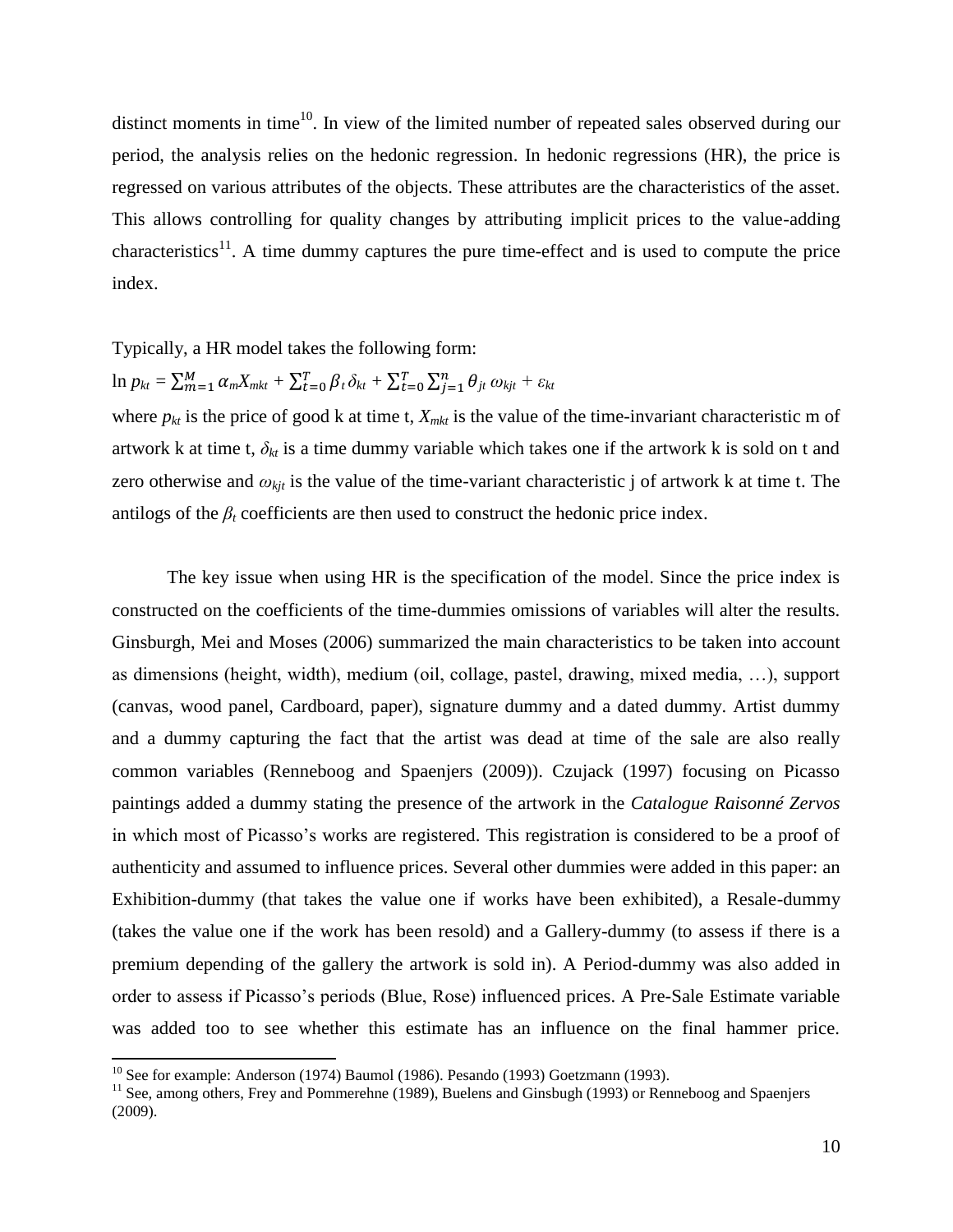Renneboog and Spaenjers (2009) added a Reputation-dummy such as the number of words used to describe the artist in Grove Art Online, a dummy taking the value one if the artist is mentioned in Gardner text book (a classic art history text book), a Documenta Exhibition dummy that captures the fact that the artist has or has not been represented in the prestigious Documenta exhibition in Kassel.

To perform the regression the sample of observations has been restricted. Sculptures were excluded from the sample because of the limited number of sales (2.68% of the database) and the lack of information on their characteristics. Since their size was not mentioned engravings<sup>12</sup> were also excluded. The catalogue description of artworks may be classified into five categories: Cardboard artworks (Cardboard, Paper, Mounted paper), Wooden artworks, Drawings (Drawing, Dessin réhaussé, Charcoal, Red chalk drawing, Sepia), Oil on canvas (Oil on canvas, oil mounted on canvas) and Watercolour (Wash drawing, Gouache, Pastel). Some of the specifications provided in the catalogue (Paintings on glass and posters) were too specific (less than 5 artworks) to be included in the sample. Furthermore on three dates sales only concerned one or two artworks and were thus deleted from the database. Eventually our sample contains 3917 artworks from 557 different artists.

The following variables were used for the regression:

The dependant variable is the logarithm of the price as mentioned in the catalogue<sup>13</sup>.

*Artist Dummies*: take one if the artwork has been created by the artist in question, zero otherwise.

*Date Dummies*: take one if the artwork is sold at the date in question, zero otherwise. Appendix II exhibits the dates of sales and the number of artworks sold at this date. Sales of the same month were grouped together. Two remaining dates contain less than 15 artworks.

 $12$  Engravings include: etchings, etchings in colour, engravings in colour, lithograph, lithograph in colour, monotype, eau-forte réhaussée, phototype. For these media, size is not mentioned.

<sup>&</sup>lt;sup>13</sup> Transaction costs were not taken into account since the catalogue specifies that they remained constant on the whole period studied (Giroux (1951), p.4)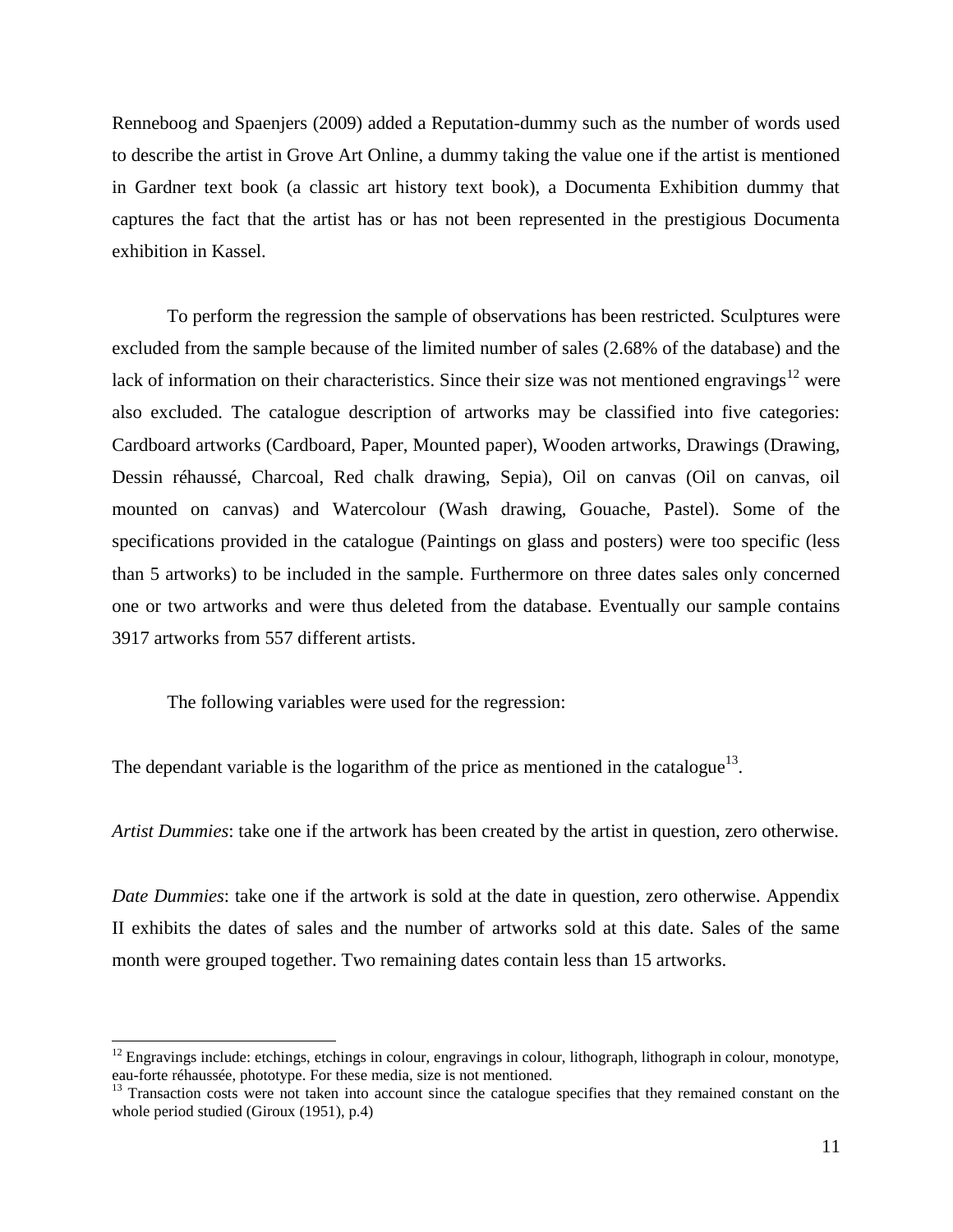Size: Height and Width (measured in cm) as well as the works' surface (in cm<sup>2</sup>) capture the impact of the object size. The size does not include the frame.

*Deceased Dummy*: Takes one if the artist was dead at the time of the sale.

*Topic Dummies:* We use the methodology of Renneboog and Spaenjers (2009) to define artworks' topics. We categorize the artworks on basis of words from the titles. Since our sample is more limited than theirs we check whether the word makes sense for a given painting. We distinguish the following categories: Animals, Landscape, Still life, People, Portrait, Urban. The associated search strings are listed in Appendix III.

*Medium Dummies*: These dummies are Cardboard, Canvas, Wooden artworks, Watercolors and Drawings. Although this represents a mix between supports and Media, we stick to this specification since it is the one used in the catalogue.

The construction of the index should provide us with first insights regarding the fate of the art market in the aftermath of Brussels' liberation. To precisely identify which elements may explain the price evolution on the art market, we develop a four-step approach in. We first try *ex ante* to identify elements which could play a role and their expected impact on the art market. We then set into perspective major price changes with the dating of these elements. Once this is done, we try to assess on basis of contemporaneous accounts whether changes in supply or demand may explain the changes. Eventually, we compare reactions on the art market with price changes on other markets (bonds and equity).

Several reactions could have been expected on the art market. Table 2 lists reasons which could have affected the art market and their expected impact on supply and demand. If artworks were bought during the war because it was perceived as a good way to hide war profits then two reactions may be expected at the Liberation. On the one hand, owners of these artworks may have wished to sell these as soon as possible to prevent scrutiny. On the other hand, if prosecution was high on the agenda at the time, keeping the artworks hidden might also have made perfect sense. Prosecution of economic collaboration would thus have an impact on the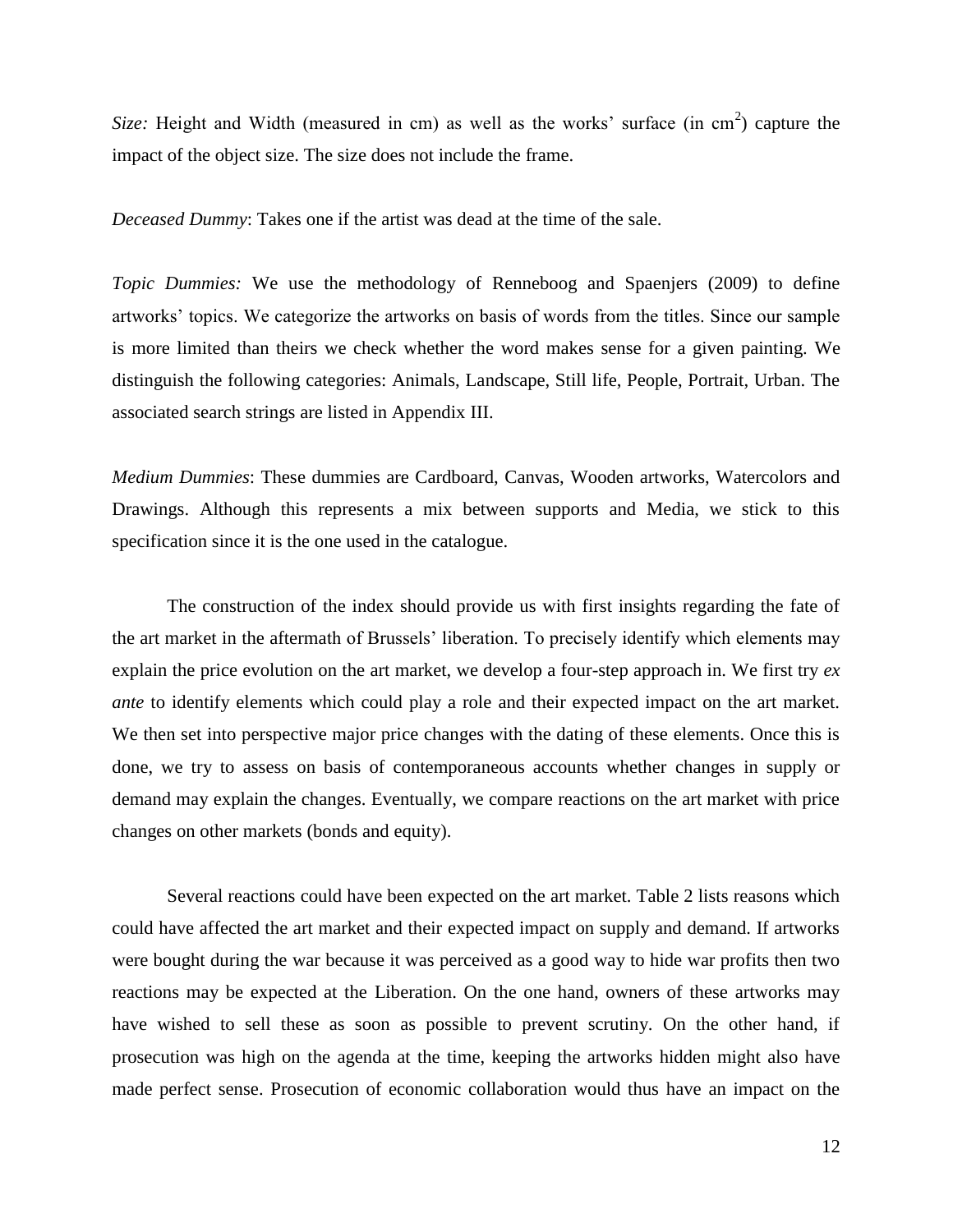supply side, even though it is hard to determine in which direction. The monetary reform could also explain patterns in price changes. The Plan Gutt aimed at cleaning-up the money overhang in a fashion close to financial repression<sup>14</sup>. The monetary reform of October 1944 brought a drastic cut in liquidity supply. Following the Plan Gutt, the money supply was only allowed to grow gradually. Appendix V shows the evolution of the money supply between 1944 and 1948 and details its evolution for 1946 and 1947. Changes in the supply were most of the time very limited and for some months even negative. This situation led to a scramble for cash among the population during the whole period of 1944 to 1947. On the supply side, if owner of artworks were desperate to get cash, as was the case of a large part of the population at the time, they may have wished to sell their artworks. This would have had a positive impact on the supply of artworks. Regarding the demand side, the monetary reforms could have had a negative impact: low level of money would have made it harder for buyers to acquire artworks. If investors held artworks because of this investment's interesting characteristics in wartime, one would expect investors, once the war was over, to rebalance their portfolio: that is to sell artworks to invest in traditional assets such as equities. This would have a positive impact on the supply side, and at the same time increase the demand for equity.

Table 2: Reasons which could have affected the art market and their expected impact on supply and demand

|                                | <b>Supply</b>                            | <b>Demand</b>                       |
|--------------------------------|------------------------------------------|-------------------------------------|
| <b>Prosecution of economic</b> | Positive: if willingness to sell before  |                                     |
| collaborators                  | getting caught                           |                                     |
|                                | Negative: it makes sense to keep on      |                                     |
|                                | hiding                                   |                                     |
| <b>Monetary Reform</b>         | Positive: if willingness to sell and     | Negative: potential buyers stick to |
|                                | scramble for cash                        | their cash                          |
| <b>Rebalancing investments</b> | Positive: willingness to sell            |                                     |
|                                | Should lead to an increase in investment |                                     |
|                                | in alternative assets (stocks)           |                                     |

In view of the elements listed in Table 2, one should expect a large price drop following the war. On the supply side many elements tend to indicate an increase in supply, whereas every factor playing on the demand side seems to have a negative impact.

 $14$  This kind of approach has been common for a long-time (Reinhart, Sbrancia, 2011).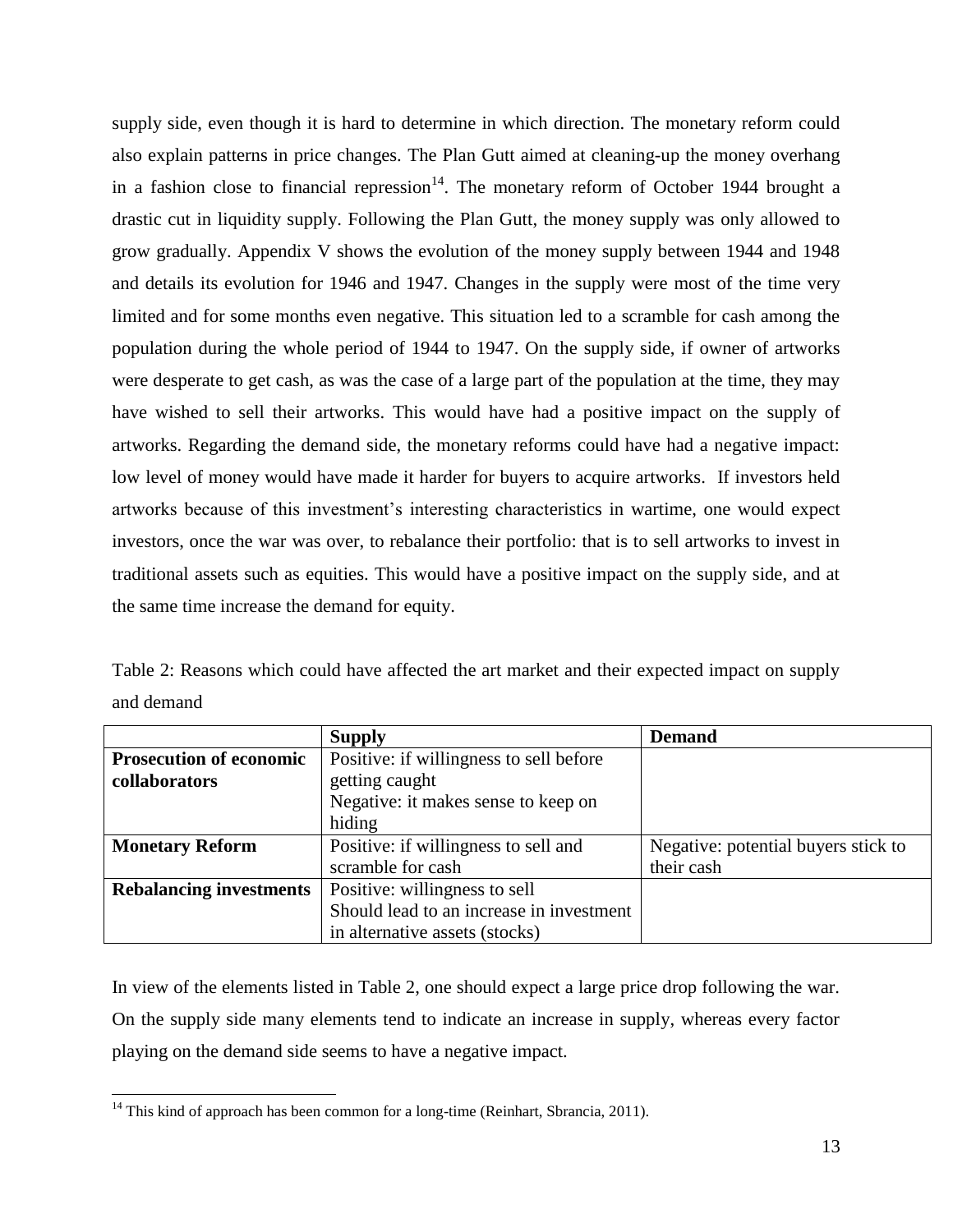### **3. Results**

Appendix V summarizes the results of the regression and our baseline model. All dummies are included but deceased which had to be removed because of colinearity issues. The adjusted R-square of the model is slightly above 73% and is consistent with the literature (see for instance Renneboog and Spaenjers, 2009). Price is a concave function of the size. In this specification Watercolor is not significant. Oil and Wooden artworks sell at a premium in comparison to the excluded variable (Cardboard). Artworks representing Urban scenes perform greatly, bearing a positive sign. Signs of Portraits and of Landscapes are negative in this specification.

The antilogs of the coefficients of the time dummies allow us to construct a price index. The model used to build our index is the baseline model. Figure 1 depicts the evolution of the art index which may be divided into two significant periods.



Figure 1: Evolution of the artworks' index. Index value is 100 for February 1945<sup>15</sup>.

The first period starts in December 1944 and ends in October 1947. During this period the market experienced a massive crash; falling from a value of 400 to 41.08 in just three years. This

<sup>&</sup>lt;sup>15</sup> The index is in real terms and has been corrected by a retail index created by Baudhuin F., "Prix, consommation et revenus" in Bulletin *de l'Institut de Recherches économiques et sociales*, Mai 1951, XVIIème année, 3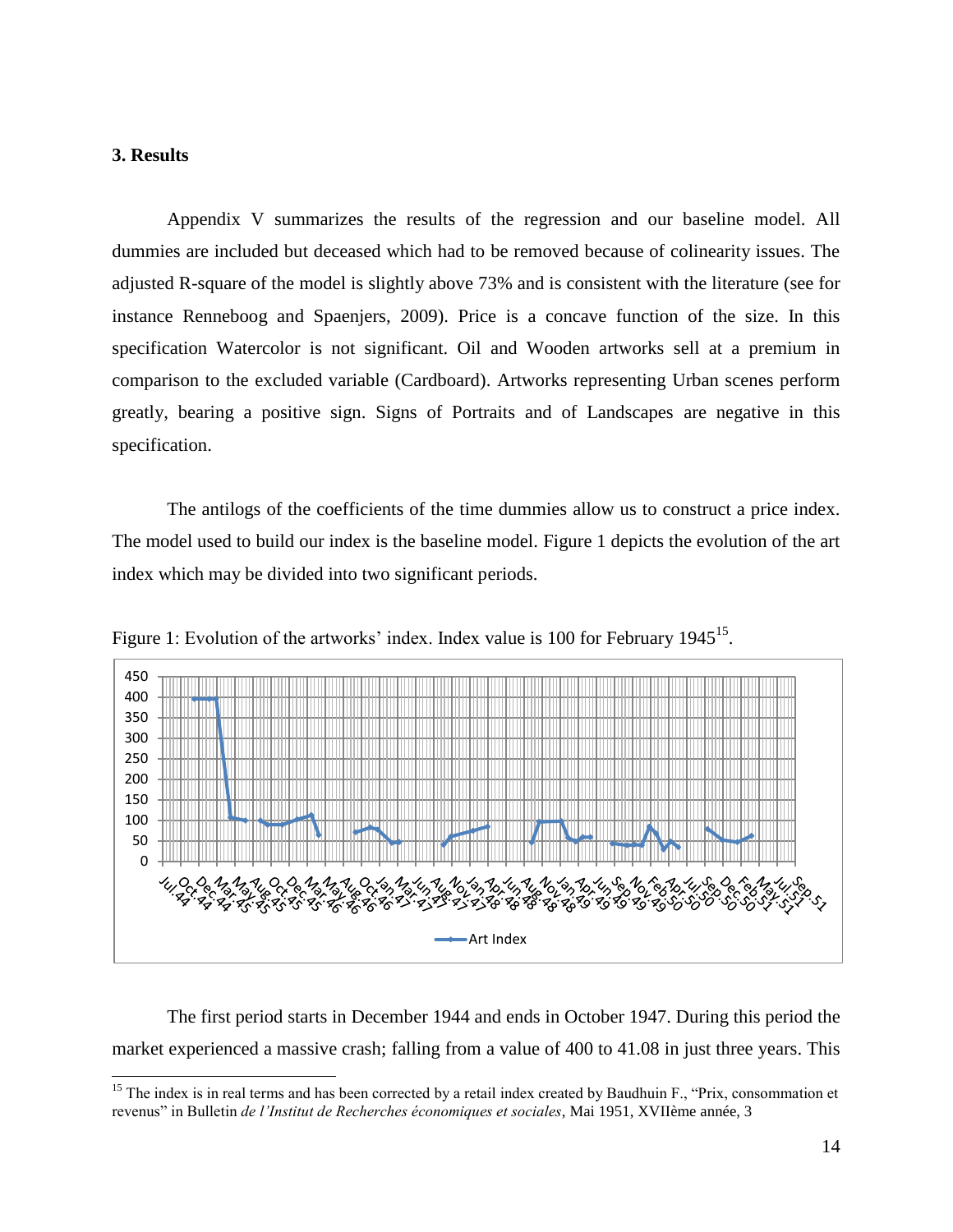general trend allows us to conclude that the boom the market encountered during the War was not sustained after the liberation. *"Your money will keep all its value"* was the pitch of an advertisement for a Belgian gallery on March  $10^{th}$ ,  $1945^{16}$ , our analysis shows how far from the reality this assertion was. After October 1947, the index oscillates between 41 and 85. However no clear trend emerges during this period, the market showing very volatile movements. From October 1947 to February 1948 the index is increasing, reaching the value of 98.40. The October 1948 – May 1949 period is impacted by a major increase from October 1948 to November 1948 (46.43 to 96.77). From January 1950 to February 1950, the art index increased sharply again (40.04 to 85). Between October 1950 and April 1951, the index decreased from 79.39 to 62.98 (reaching a bottom value of 47.28 in February 1951).

To determine the respective role of each of the previously mentioned factors which could have played a role on artworks prices, we first look at the timing of the price changes. The most dramatic price decline occurred between February and May 1945, suggesting that events which took place during this time period played a preeminent role.

First of all, the fear of prosecution for economic collaboration would fit perfectly well in terms of timing. Indeed, up till May 1945 the prosecution took a very hard stance in this respect. Luyten (2008) assesses that there were two periods during which public reactions against these collaborators were more important. The first one happened right after the Liberation. We have unfortunately no information about it in our art index. The second period of strong repression took place during the spring of 1945. Dealers and small shopkeepers who took advantage of the occupation might have been scared of these repressions. In the absence of data on the proportion of artworks which were proposed at auction but did not find a buyer (bought-in artworks), it is particularly hard to determine the state of supply and demand. To be sure, sales volumes at the Giroux Gallery, reported in Figure 2, show an increase in the volumes on the three first years. Furthermore, the number of artworks sold at auctions increased between February 1945 (128 sales) and May 1945 (164 sales)<sup>17</sup>. Even if the increase in supply was relatively limited, it seems to indicate that people were willing to get rid of their artworks.

<sup>&</sup>lt;sup>16</sup> *L'Echo de la Bourse* (March 9 and 10<sup>th</sup>, 1945), Advertisement for the "Galerie Athéna"

 $^{17}$  See Appendix II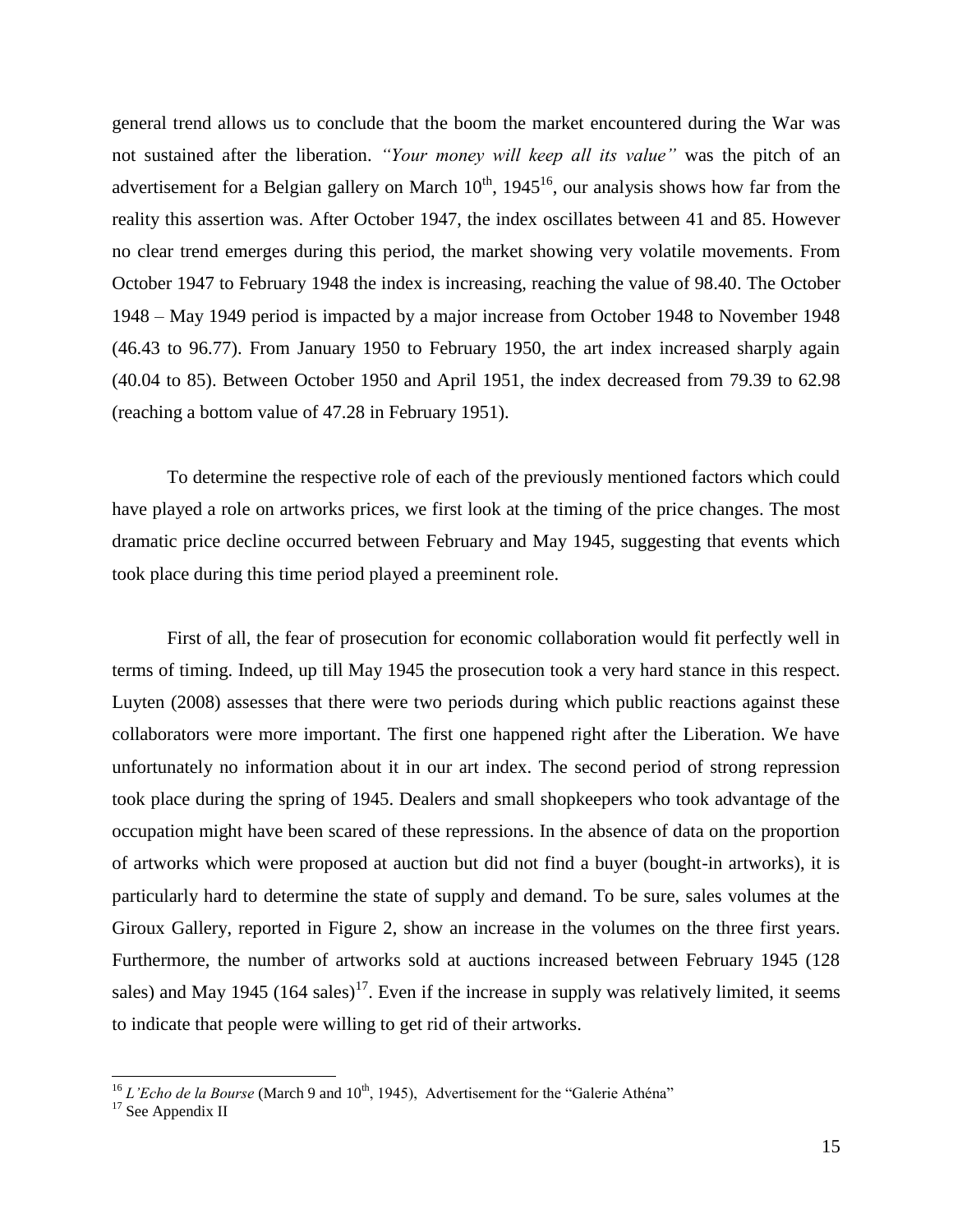Figure 2: Number of artworks sold at Giroux



The demand on the market might on the other hand have been very little. Indeed, the monetary reform which occurred in October 1944 brought a drastic cut in liquidity supply. The first weeks of 1945 are characterized by a reduction of the money supply<sup>18</sup>. Belgium is still helping the Allies to fight the Nazis and has to encourage their war effort. In March 1945, the war is not yet over for Belgium and people still fear a German attack. The conjunction of these two factors points out that the demand was probably low. In an article dated, October 13-14<sup>th</sup> 1944, a journalist from *l'Echo de la Bourse* indicated that following the monetary reforms, the activity on the art market had been inexistent<sup>19</sup>. He further feared that it would not be possible to conduct the few announced sales as planned<sup>20</sup>. This suggests that there were no buyers on the market. The combination of an increasing supply and probably a low demand might have led the prices to the dramatic crash we know.

The impacts of the monetary reform are not limited to 1945. The liberation of money occurred very slowly. In 1946 and 1947, the amount of liquidities in the economy was very unstable. The expansion of the money supply was even negative on some months. The value of

<sup>&</sup>lt;sup>18</sup> Rapport de la Banque Nationale de Belgique, 1945

 $19$  "Par suite des récentes mesures monétaires, l'activité sur le marché de l'art a été absolument nulle pendant ces derniers jours », L'Echo de la Bourse, 13-14th October 1944.<br><sup>20</sup> « il semble même problématique que les rares ventes qui ont été annoncées puissent avoir un découlement

normal. », L'Echo de la Bourse, 13-14th October 1944.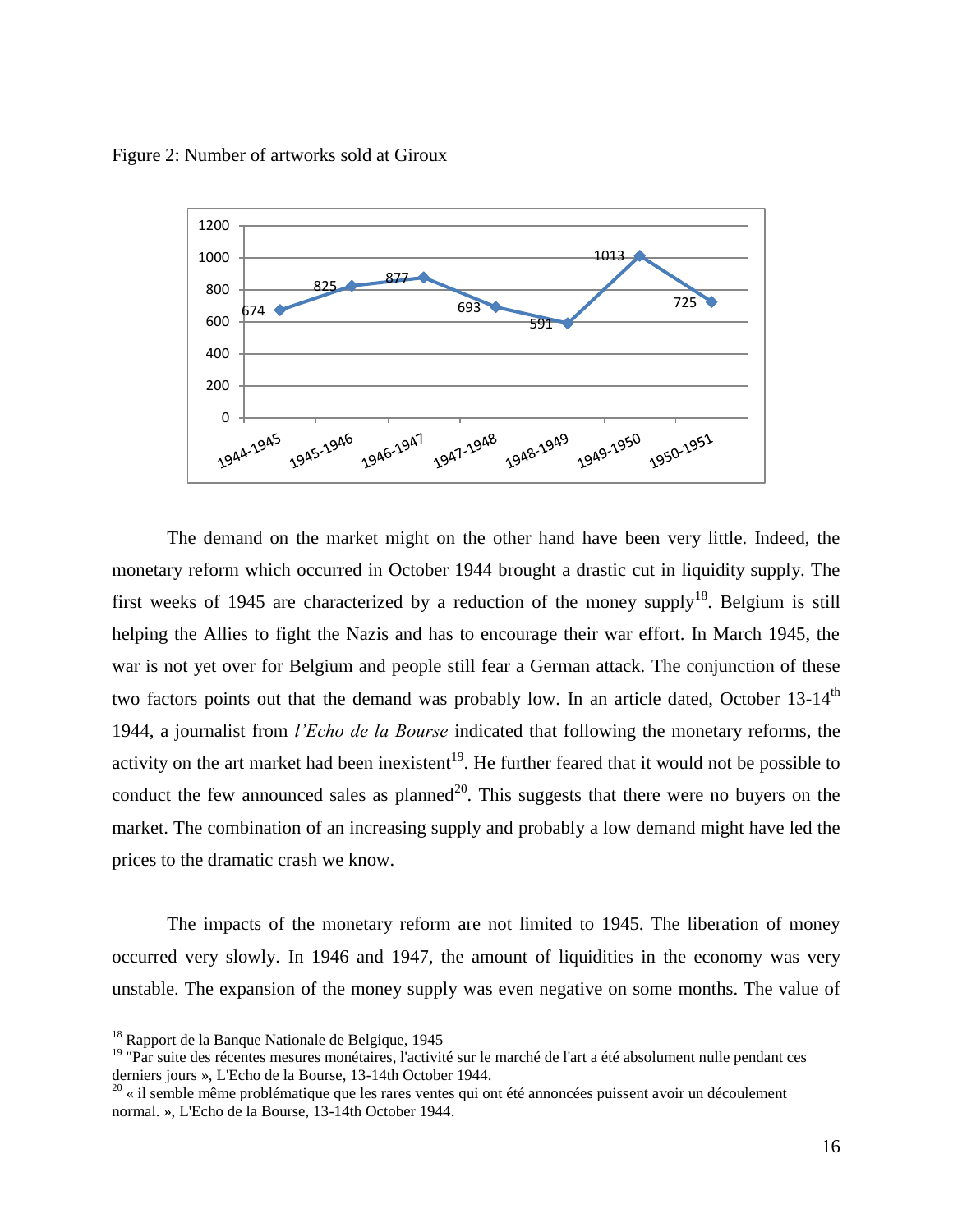our art index decreases by close to 50% between April and May 1946 and between December 1946 and March 1947. Both these periods correspond to a reduction of the paper money supply in the economy<sup>21</sup>, which might have led to a feeling of money scarcity among the population. In its 1947 report, the National Bank attributed the weakness of the stock markets by the scarcity of money. Individuals as well as large corporations were keeping cash to reconstitute liquid reserves. The slow liberation of money on the market explains the joint movement between the art and the Equity indices (see below).

To rule out alternative explanations, we analyze whether the price decrease might not be attributed to investors rebalancing their portfolios. If indeed buyers were holding artworks for investment purposes and because of the characteristics of arts' investment during the war, then the war's end should lead them to rebalance their portfolio. In a sense, the war's end may be viewed as a natural experiment allowing discriminating the motives of art buyers. This approach has been used by Kang and Rockoff (2006) to determine whether American investors bought bonds for patriotic reasons during the First World War. For comparison's sake, Figure 3 plots the art index, an equity index and a bond index<sup>22</sup>. The comparison starts in June 1945 since the Stock Exchange remained closed until June 4<sup>th</sup> 1945. All indices are normalized at 100 in June 1945.

 $\overline{a}$ 

 $21$  See Appendix IV

<sup>&</sup>lt;sup>22</sup> Share Index: Buelens (2006); Bonds Index: Belgian Treasury Bonds (issued in August 1944; 10 years) (Data collected in *L'Echo de la Bourse*, June 1945 to April 1951)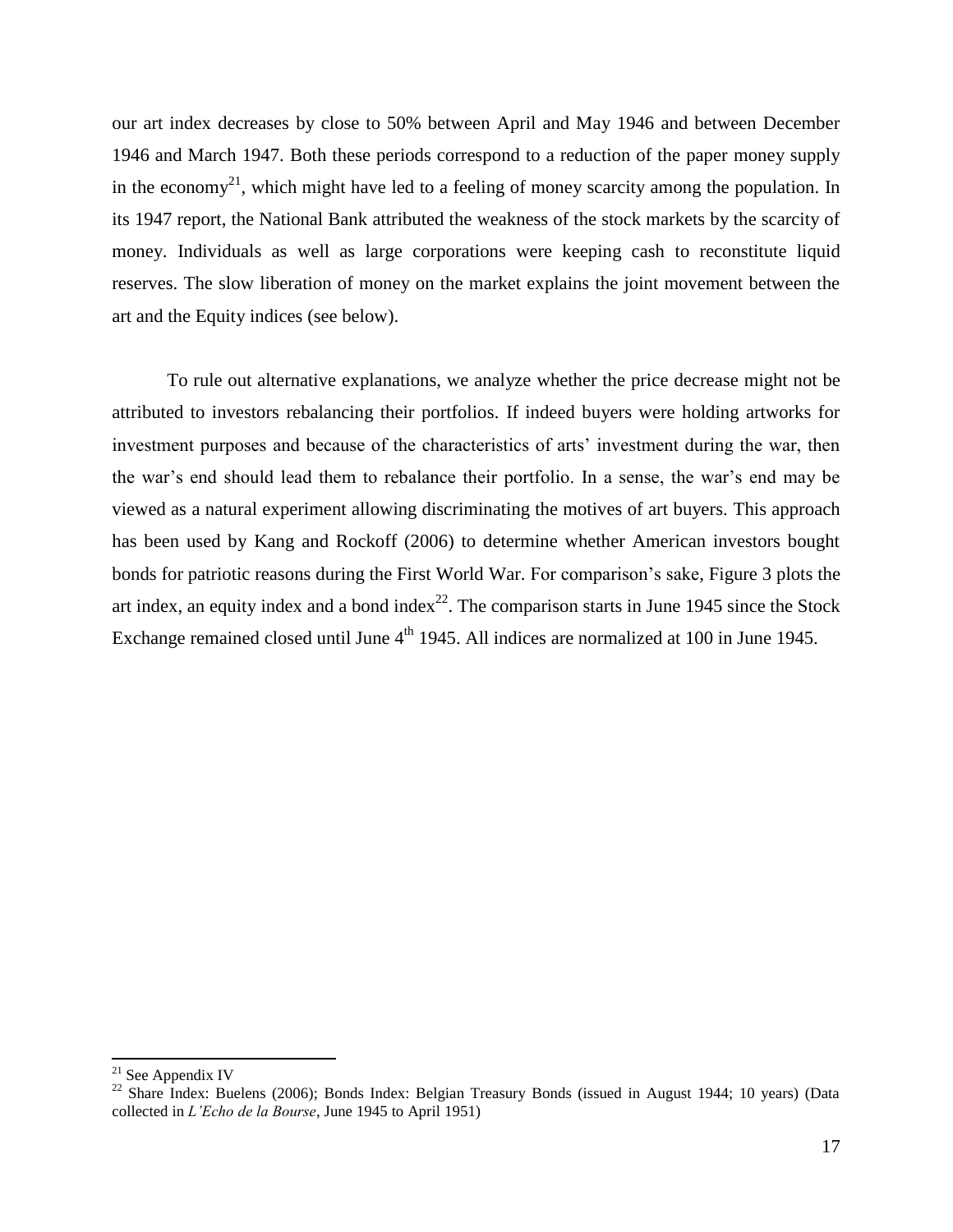

Figure 3: Price Evolution of the three Indices (since June 1945 for Stocks and Bonds; All in real terms)

Sources: Buelens (2003 and 2006) for Equity Index; L'Echo de la Bourse (1945-1951) for the Bond Index.

The art index and the equity Index follow the same trend on the first period identified in the previous paragraph. From June 1945 until October 1947, both indices decreased significantly. During the first months of 1948, the equity index increased sharply. This increase was due to rumours about a possible revaluation of Gold and an alignment of the currencies. The equity index remains then stable until September 1949 and then started to slightly increase. The art index seems less stable and reaches a peak in February 1950. This chart highlights a strong correlation between Art and stocks on the first period considered. On some periods (September to December 1945 and October 1946 to March 1947) the indices even seem perfectly correlated. One might ask whether this correlation would possibly result of an influence of one market on the other. Chanel (1995) and Ginsburgh and Jeanfils (1995) found evidence of a short run impact of stock markets on the art market. Chanel (1995) found evidence of a one year-lagged relationship of stock markets on the art market and explained it by the size difference between both markets. Figure 3 shows that both indices are varying simultaneously. Consequently it is unlikely that one market would drive the other. In any case, since both equities and art prices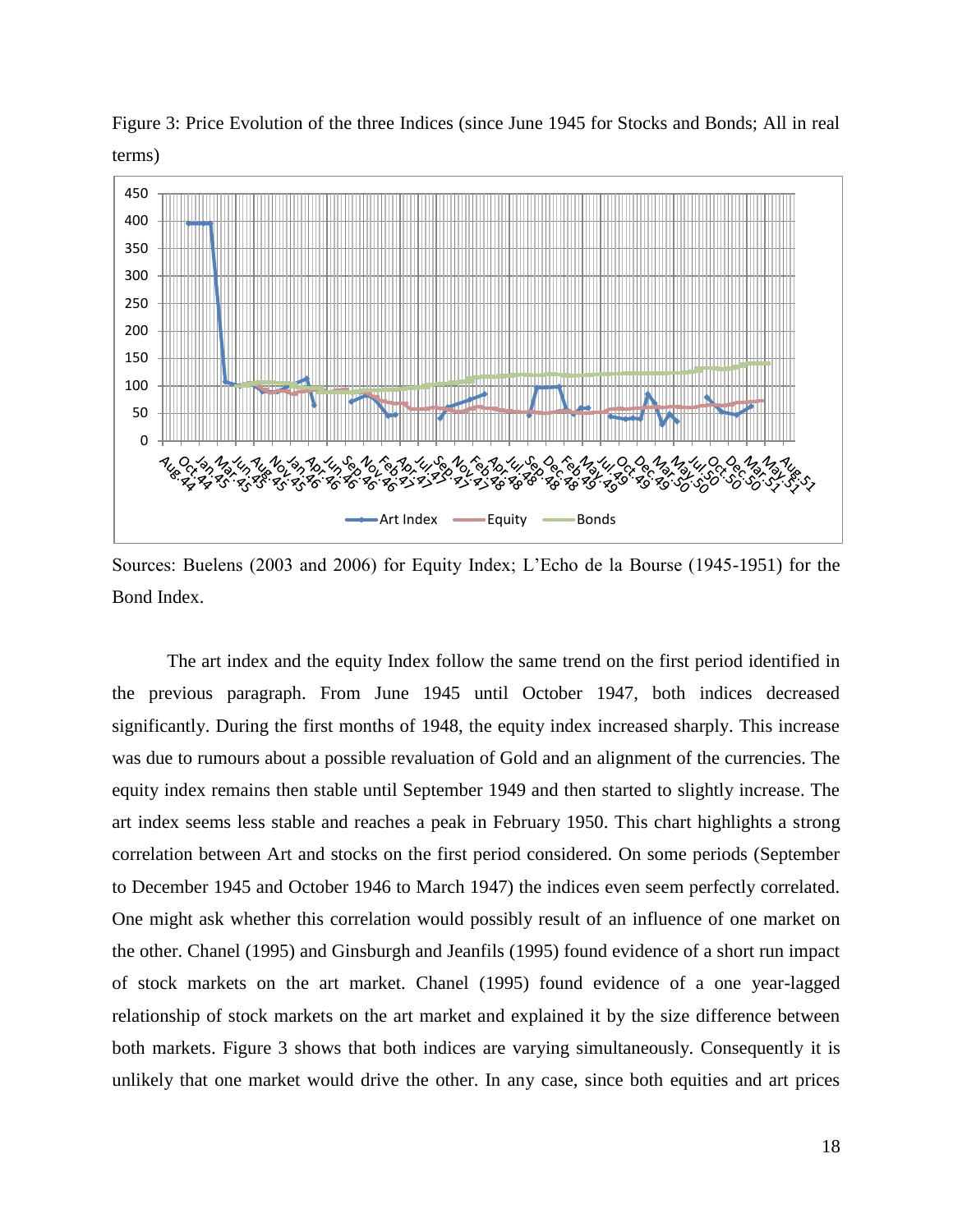follow a similar trend, this would tend to indicate that investors did not resell their artworks to invest in equities. Investors did not rebalance their portfolios with Bonds because the index does not show a significant increase before 1949.

#### **4. Conclusion**

During the Second World War, the Art market experienced a massive boom in occupied countries. The lack of other sources of investments and the increase in the money supply played an important role in this evolution. During the war artworks presented unique investment characteristics. They were inflation proof, it was legal to buy them and their market was not directly controlled by the occupation forces. Furthermore artworks could be resold abroad if one had to leave the country. Last but not least, artworks were a particularly discreet form of investment.

The performances of the Art market from December 1944 to April 1951 in Belgium is measured by constructing an artworks price index for the considered period. It shows that the market faced a massive crash from December 1944 to October 1947. The crash experienced by the art market was mostly due to two elements: the fear of prosecution for economic collaboration and the monetary reforms of October 1944. The first element reduced the supply of artworks. War profiteers who had invested in artworks to hide their illegal profits refrained from selling any artwork as long as the prosecution was taking a very hard stance on economic collaboration (from September 1944 to May 1945). Monetary reforms played an even bigger role since only an even larger reduction in demand could account for the observed price decline if supply was reduced. Following the freeze of bank accounts, the main concern for the population became to manage to get cash for food not for paintings.

Most empirical studies show that investing in artworks leads to poor returns in view of the risk taken. Research on occupied countries during the Second World War have however shown artworks to outperform traditional investment and even investments in illegal goods (gold or foreign currencies) traded on the black market. Only analyses focusing on the immediate postwar period allow understanding the link between these contradictory observations. On basis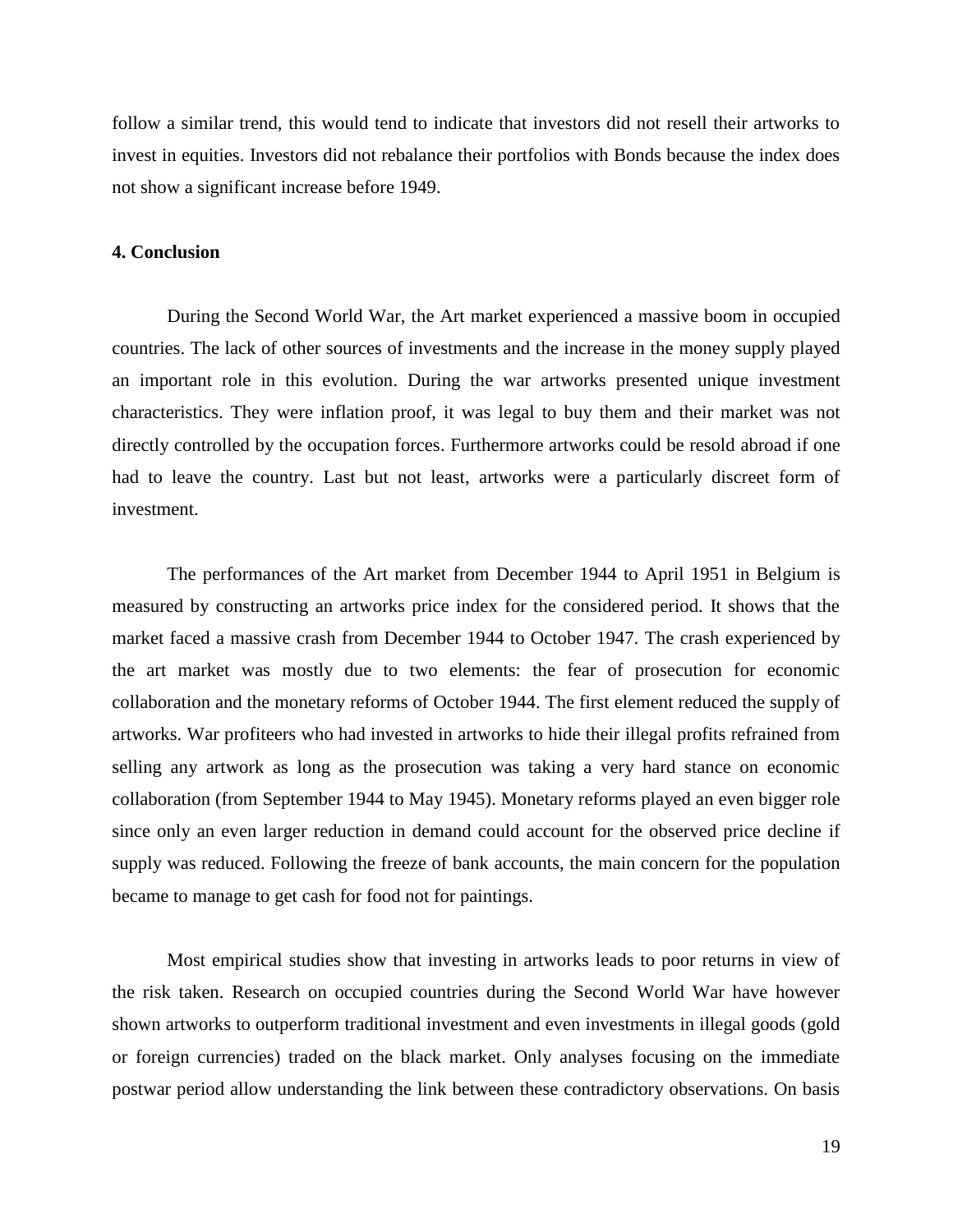of data from a leading Belgian gallery, this paper shows that the liberation marked an end to the art market boom. Following the liberation, the art market lost some of the appealing characteristics that had made it a very popular investment during the Second World War. Shopkeepers and smugglers which had invested in artworks to hide illegal profits made during the war, preferred to remain quiet at the Liberation. Monetary reforms, needed to purge the money overhang, dealt a severe blow to the art market. By contracting the monetary base in an extreme way, demand for non-essential goods all but disappeared.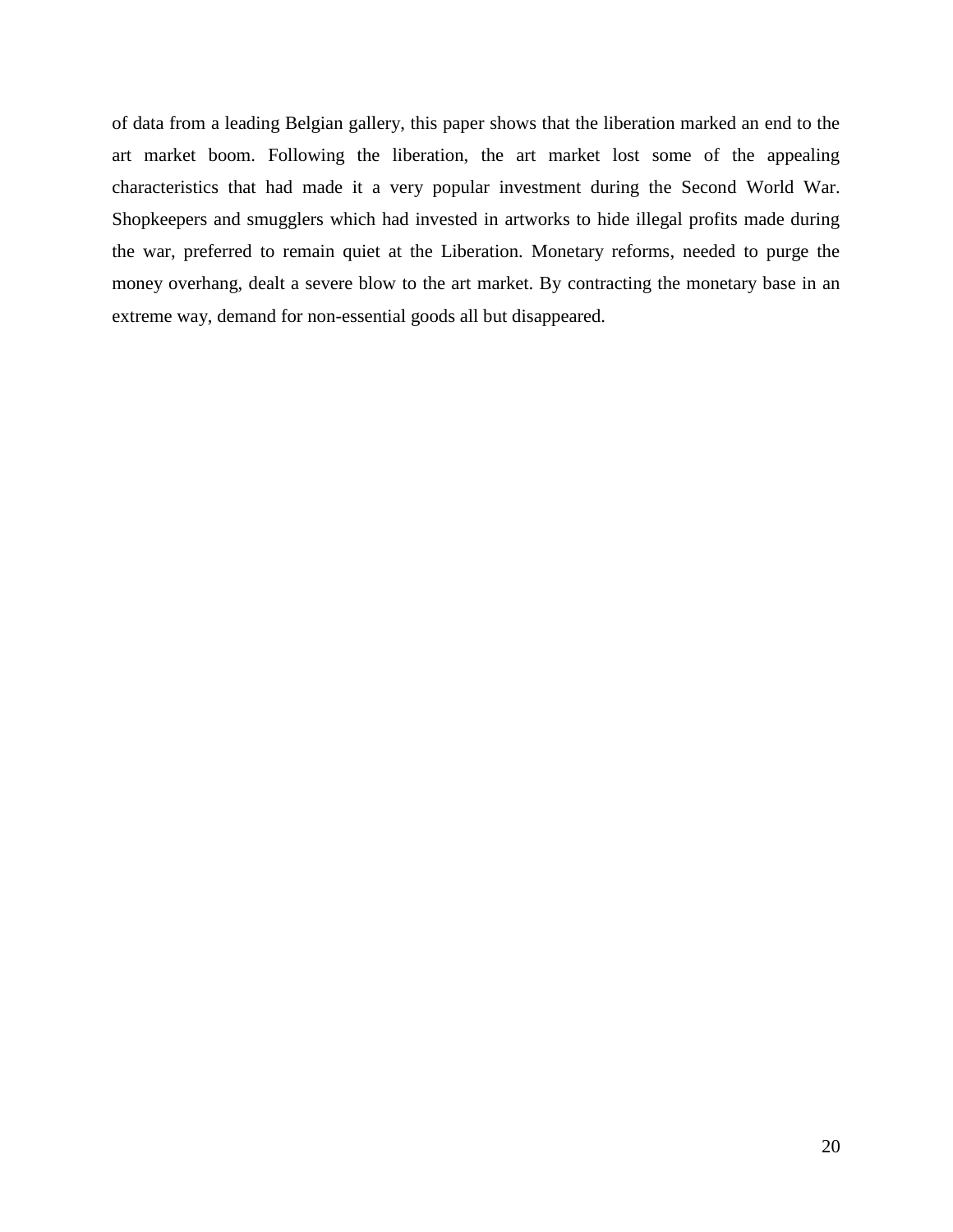## **APPENDIX I: Descriptive statistics**

|                   | 1944-<br>1945 | 1945-<br>1946 | 1946-<br>1947 | 1947-<br>1948 | 1948-<br>1949 | 1949-<br>1950 | 1950-<br>1951 |
|-------------------|---------------|---------------|---------------|---------------|---------------|---------------|---------------|
| Cardboard         | 7%            | 4%            | 5%            | 5%            | 6%            | 4%            | 4%            |
| <b>Wood</b>       | 19%           | 28%           | 22%           | 19%           | 19%           | 13%           | 15%           |
| <b>Canvas</b>     | 42%           | 43%           | 46%           | 43%           | 43%           | 33%           | 45%           |
| <b>Drawing</b>    | 7%            | 4%            | 8%            | 12%           | 9%            | 8%            | 13%           |
| Watercolor        | 18%           | 12%           | 11%           | 10%           | 15%           | 12%           | 11%           |
| <b>Engravings</b> | 6%            | 7%            | 4%            | 8%            | 5%            | 26%           | 11%           |
| <b>Sculptures</b> | 2%            | 2%            | 5%            | 2%            | 3%            | 4%            | 1%            |

#### **Table 1: Proportion in terms of number of artworks sold per year per medium**

### **Table 2: Proportion in terms of Sales**

|                   | 1944-<br>1945 | 1945-<br>1946 | 1946-<br>1947 | 1947-<br>1948 | 1948-<br>1949 | 1949-<br>1950 | 1950-<br>1951 |
|-------------------|---------------|---------------|---------------|---------------|---------------|---------------|---------------|
| <b>Cardboard</b>  | 6%            | 1%            | 5%            | 2%            | 2%            | 8%            | 4%            |
| <b>Wood</b>       | 19%           | 32%           | 19%           | 14%           | 15%           | 10%           | 14%           |
| <b>Canvas</b>     | 58%           | 57%           | 66%           | 74%           | 69%           | 62%           | 72%           |
| <b>Drawing</b>    | 5%            | 1%            | 2%            | 3%            | 3%            | 3%            | 2%            |
| Watercolor        | 10%           | 4%            | 4%            | 4%            | 7%            | 7%            | 6%            |
| <b>Engravings</b> | 1%            | 1%            | 1%            | 1%            | 0%            | 5%            | 1%            |
| <b>Sculptures</b> | 2%            | 2%            | 3%            | 2%            | 4%            | 6%            | 1%            |

### **Table 3: Total sales (BEF) per year and number of artworks sold per year**

|                                      | 1944-1945 | 1945-1946 | 1946-1947 | 1947-1948 | 1948-1949 | 1949-1950 | 1950-1951 |
|--------------------------------------|-----------|-----------|-----------|-----------|-----------|-----------|-----------|
| <b>Total Sales</b>                   | 3,591,710 | 3,936,625 | 2,644,735 | 1,899,525 | 2,541,120 | 3,561,790 | 2,801,505 |
| per year                             |           |           |           |           |           |           |           |
| <b>Total Sales</b>                   | 3,591,710 | 3,747,578 | 2,443,018 | 2,006,843 | 2,605,725 | 3,612,098 | 3,118,059 |
| per year real<br>terms <sup>23</sup> |           |           |           |           |           |           |           |
| Number of                            | 674       | 825       | 877       | 693       | 591       | 1013      | 725       |
| works sold                           |           |           |           |           |           |           |           |

<sup>23</sup> Base year 1945. Source: Cassiers I., Scholliers P., (1994), *Le pacte social belge de 1944, les salaires et la croissance économique en perspective internationale*, p. 189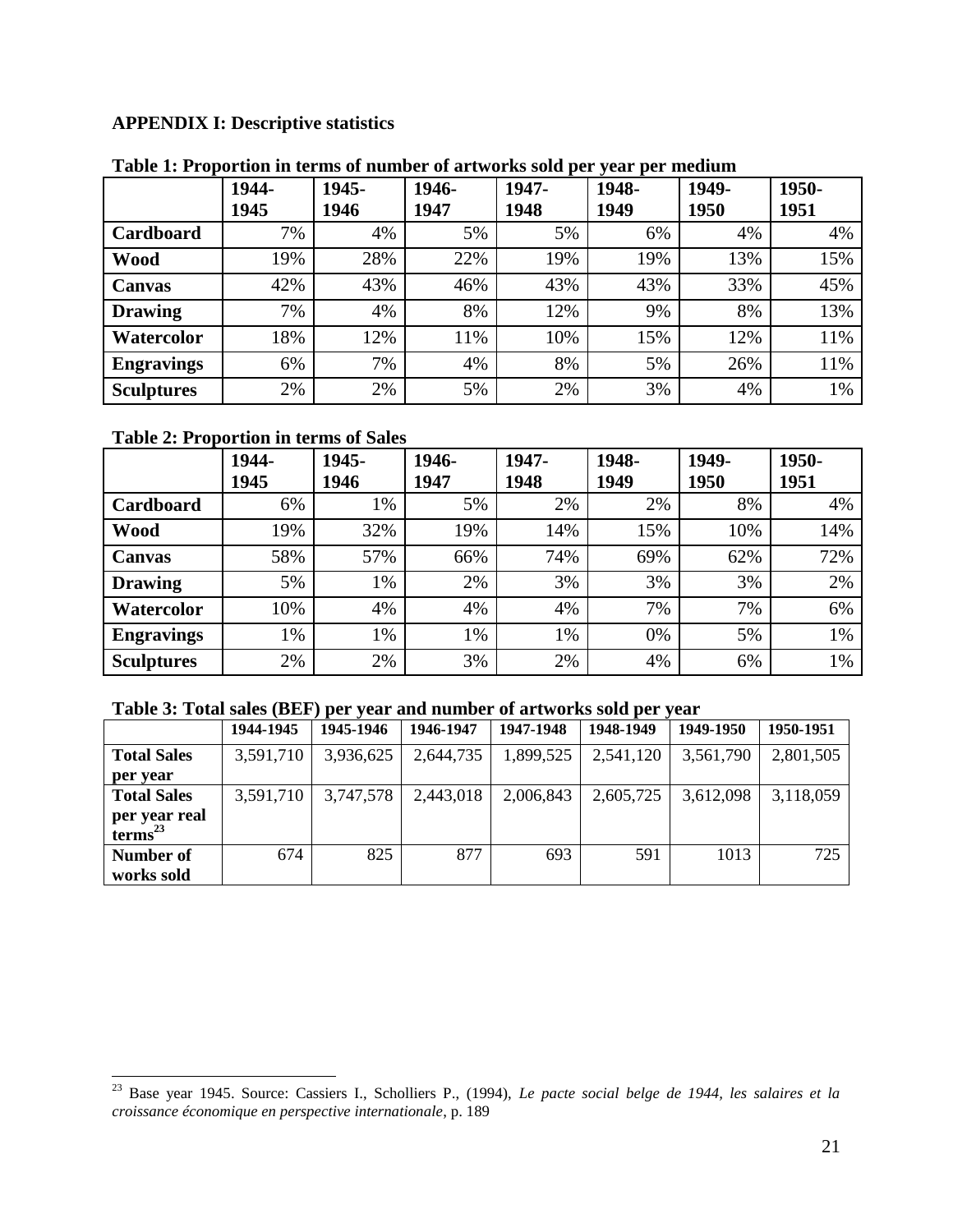|                   | 1944- | 1945- | 1946- | 1947- | 1948- | 1949- | 1950- |
|-------------------|-------|-------|-------|-------|-------|-------|-------|
|                   | 1945  | 1946  | 1947  | 1948  | 1949  | 1950  | 1951  |
| Cardboard         | 4,231 | 1,546 | 3,006 | 1,350 | 1,667 | 6,933 | 3,292 |
| <b>Wood</b>       | 5,555 | 5,449 | 2,655 | 2,025 | 3,351 | 2,798 | 3,648 |
| <b>Canvas</b>     | 7,367 | 6,425 | 4,302 | 4,678 | 6,940 | 6,622 | 6,094 |
| <b>Drawing</b>    | 3,626 | 1,335 | 820   | 661   | 1,259 | 1,164 | 750   |
| Watercolor        | 2,975 | 1,707 | 1,071 | 1,083 | 1,900 | 1,990 | 2,217 |
| <b>Engravings</b> | 495   | 869   | 519   | 205   | 192   | 642   | 230   |
| <b>Sculptures</b> | 4,295 | 5,163 | 1,929 | 2,427 | 6,237 | 5,609 | 6,030 |

**Table 4: Average price (BEF) per year per medium** 

**Table 5: Most expensive artworks sold** 

| $\mathbf{1}$            | <b>Ensor James</b>     | Les poissardes mélancoliques        | <b>Toile</b> | 400,000 |
|-------------------------|------------------------|-------------------------------------|--------------|---------|
| $\overline{2}$          | De Braekeleer          | Le savetier                         | <b>Bois</b>  | 240,000 |
|                         | Henri                  |                                     |              |         |
| $\overline{\mathbf{3}}$ | <b>Stevens Alfred</b>  | La visite                           | Toile        | 210,000 |
| $\overline{\mathbf{4}}$ | Boulenger              | L'aube (le labour)                  | Toile        | 200,000 |
|                         | Hippolyte              |                                     |              |         |
| 5                       | Renoir Auguste         | L'épaule nue                        | Toile        | 200,000 |
| 6                       | Laermans               | Le soir                             | Toile        | 170,000 |
|                         | Eugène                 |                                     |              |         |
| $\overline{7}$          | <b>Ensor James</b>     | Poissons et coquillages             | Toile        | 160,000 |
| 8                       | Boulenger              | Le retour à la ferme                | Toile        | 155,000 |
|                         | Hippolyte              |                                     |              |         |
| 9                       | Utrillo Maurice        | Derrière la maison de Mimi Pinson   | Carton       | 150,000 |
| 10                      | Matisse Henri          | Collioures                          | Toile        | 150,000 |
| 11                      | De Braekeleer          | La couturière                       | Toile        | 145,000 |
|                         | Henri                  |                                     |              |         |
| 12                      | <b>Utrillo Maurice</b> | Le plant de vignes                  | Toile        | 135,000 |
| 13                      | Evenepoel Henri        | Le petit Charles au berceau         | Toile        | 130,000 |
| 14                      | Evenepoel Henri        | La foire des invalides, le dimanche | Toile        | 120,000 |
| 15                      | Laermans               | Les réprouvés                       | Toile        | 110,000 |
|                         | Eugène                 |                                     |              |         |
| 16                      | <b>Wouters Rik</b>     | Par la fenêtre (Boitsfort)          | Toile        | 100,000 |
| 17                      | Stobbaerts Jan         | La porte verte                      | Toile        | 100,000 |
| 18                      | <b>Edouard Manet</b>   | Le grand-duc                        | Toile        | 100,000 |
| 19                      | Leys Henri             | Les femmes catholiques              | <b>Bois</b>  | 90,000  |
| 20                      | Evenepoel Henri        | Le trottin                          | Toile        | 82,000  |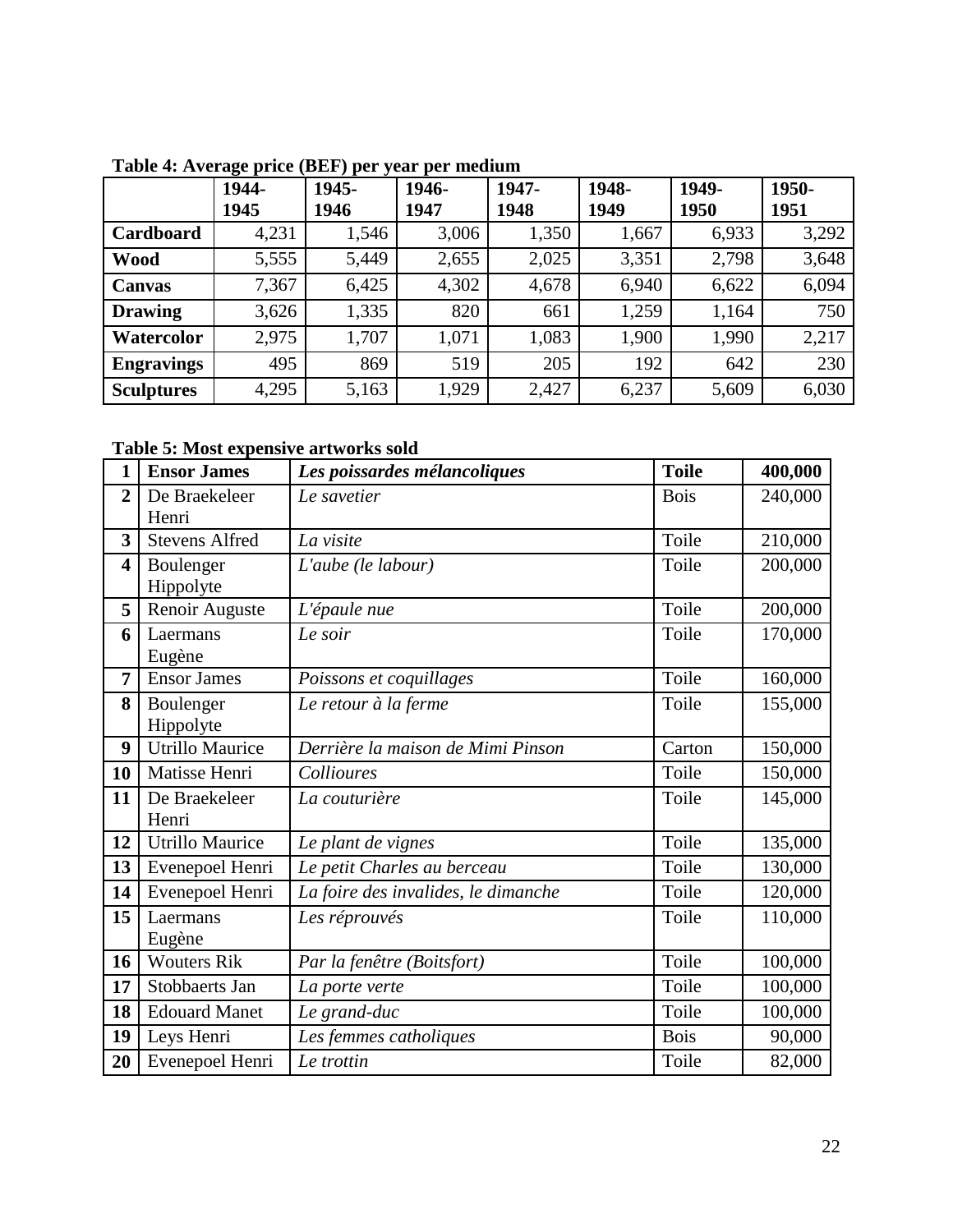## **Table 6: Most sold artists**

| $\mathbf{1}$   | <b>Ensor James</b>        | 181 |
|----------------|---------------------------|-----|
| $\overline{2}$ | De Bruycker Jules         | 88  |
| 3              | Smits Jakob               | 73  |
| 4              | Rops Félicien             | 73  |
| 5              | Verheyden Isidore         | 60  |
| 6              | <b>Thevenet Louis</b>     | 57  |
| 7              | Permeke Constant          | 51  |
| 8              | Madou Jean-Baptiste       | 49  |
| 9              | Frederic Léon             | 49  |
| 10             | <b>Courtens Frans</b>     | 48  |
| 11             | De Braekeleer Henri       | 48  |
| 12             | Laermans Eugène           | 47  |
| 13             | <b>Meunier Constantin</b> | 47  |
| 14             | Boulenger Hippolyte       | 46  |
| 15             | <b>Baron Théodore</b>     | 46  |
| 16             | Heymans Adrien-Joseph     | 45  |
| 17             | <b>Wouters Rik</b>        | 44  |
| 18             | <b>Vogels Guillaume</b>   | 43  |
| 19             | Smits Eugène              | 43  |
| 20             | <b>Schirren Ferdinand</b> | 42  |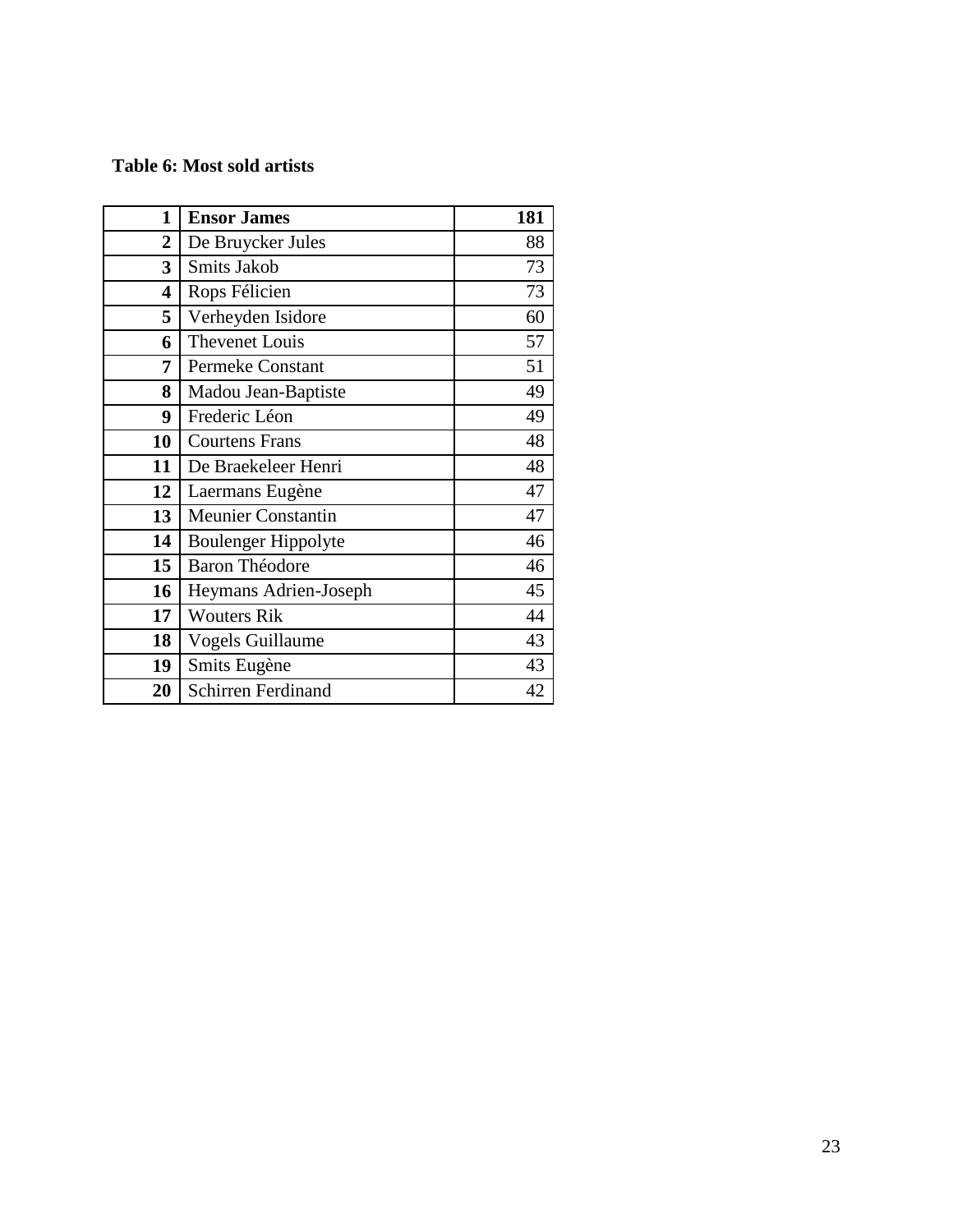| déc-44<br>13<br>$\overline{1}28$<br>févr-45<br>mars-45<br>171<br>mai-45<br>164<br>juil-45<br>71<br>sept-45<br>59<br>$oct-45$<br>31<br>déc-45<br>211<br>févr-46<br>99<br>118<br>$avr-46$<br>mai-46<br>99<br>142<br>$oct-46$<br>152<br>$d$ éc-46<br>janv-47<br>73<br>mars-47<br>152<br>147<br>$avr-47$<br>oct-47<br>150<br>132<br>$nov-47$<br>févr-48<br>112<br>$avr-48$<br>105<br>oct-48<br>131<br>$nov-48$<br>127<br>févr-49<br>43<br>mars-49<br>80<br>43<br>avr-49<br>mai-49<br>32<br>juin-49<br>7<br>sept-49<br>61<br>23<br>$nov-49$<br>déc-49<br>20<br>janv-50<br>20<br>févr-50<br>37<br>255<br>mars-50<br>65<br>$avr-50$<br>mai-50<br>57<br>51<br>juin-50<br>120<br>$oct-50$<br>$dec-50$<br>130<br>févr-51<br>174<br>avr-51<br>112 | Date of sale | # of artworks sold |
|----------------------------------------------------------------------------------------------------------------------------------------------------------------------------------------------------------------------------------------------------------------------------------------------------------------------------------------------------------------------------------------------------------------------------------------------------------------------------------------------------------------------------------------------------------------------------------------------------------------------------------------------------------------------------------------------------------------------------------------|--------------|--------------------|
|                                                                                                                                                                                                                                                                                                                                                                                                                                                                                                                                                                                                                                                                                                                                        |              |                    |
|                                                                                                                                                                                                                                                                                                                                                                                                                                                                                                                                                                                                                                                                                                                                        |              |                    |
|                                                                                                                                                                                                                                                                                                                                                                                                                                                                                                                                                                                                                                                                                                                                        |              |                    |
|                                                                                                                                                                                                                                                                                                                                                                                                                                                                                                                                                                                                                                                                                                                                        |              |                    |
|                                                                                                                                                                                                                                                                                                                                                                                                                                                                                                                                                                                                                                                                                                                                        |              |                    |
|                                                                                                                                                                                                                                                                                                                                                                                                                                                                                                                                                                                                                                                                                                                                        |              |                    |
|                                                                                                                                                                                                                                                                                                                                                                                                                                                                                                                                                                                                                                                                                                                                        |              |                    |
|                                                                                                                                                                                                                                                                                                                                                                                                                                                                                                                                                                                                                                                                                                                                        |              |                    |
|                                                                                                                                                                                                                                                                                                                                                                                                                                                                                                                                                                                                                                                                                                                                        |              |                    |
|                                                                                                                                                                                                                                                                                                                                                                                                                                                                                                                                                                                                                                                                                                                                        |              |                    |
|                                                                                                                                                                                                                                                                                                                                                                                                                                                                                                                                                                                                                                                                                                                                        |              |                    |
|                                                                                                                                                                                                                                                                                                                                                                                                                                                                                                                                                                                                                                                                                                                                        |              |                    |
|                                                                                                                                                                                                                                                                                                                                                                                                                                                                                                                                                                                                                                                                                                                                        |              |                    |
|                                                                                                                                                                                                                                                                                                                                                                                                                                                                                                                                                                                                                                                                                                                                        |              |                    |
|                                                                                                                                                                                                                                                                                                                                                                                                                                                                                                                                                                                                                                                                                                                                        |              |                    |
|                                                                                                                                                                                                                                                                                                                                                                                                                                                                                                                                                                                                                                                                                                                                        |              |                    |
|                                                                                                                                                                                                                                                                                                                                                                                                                                                                                                                                                                                                                                                                                                                                        |              |                    |
|                                                                                                                                                                                                                                                                                                                                                                                                                                                                                                                                                                                                                                                                                                                                        |              |                    |
|                                                                                                                                                                                                                                                                                                                                                                                                                                                                                                                                                                                                                                                                                                                                        |              |                    |
|                                                                                                                                                                                                                                                                                                                                                                                                                                                                                                                                                                                                                                                                                                                                        |              |                    |
|                                                                                                                                                                                                                                                                                                                                                                                                                                                                                                                                                                                                                                                                                                                                        |              |                    |
|                                                                                                                                                                                                                                                                                                                                                                                                                                                                                                                                                                                                                                                                                                                                        |              |                    |
|                                                                                                                                                                                                                                                                                                                                                                                                                                                                                                                                                                                                                                                                                                                                        |              |                    |
|                                                                                                                                                                                                                                                                                                                                                                                                                                                                                                                                                                                                                                                                                                                                        |              |                    |
|                                                                                                                                                                                                                                                                                                                                                                                                                                                                                                                                                                                                                                                                                                                                        |              |                    |
|                                                                                                                                                                                                                                                                                                                                                                                                                                                                                                                                                                                                                                                                                                                                        |              |                    |
|                                                                                                                                                                                                                                                                                                                                                                                                                                                                                                                                                                                                                                                                                                                                        |              |                    |
|                                                                                                                                                                                                                                                                                                                                                                                                                                                                                                                                                                                                                                                                                                                                        |              |                    |
|                                                                                                                                                                                                                                                                                                                                                                                                                                                                                                                                                                                                                                                                                                                                        |              |                    |
|                                                                                                                                                                                                                                                                                                                                                                                                                                                                                                                                                                                                                                                                                                                                        |              |                    |
|                                                                                                                                                                                                                                                                                                                                                                                                                                                                                                                                                                                                                                                                                                                                        |              |                    |
|                                                                                                                                                                                                                                                                                                                                                                                                                                                                                                                                                                                                                                                                                                                                        |              |                    |
|                                                                                                                                                                                                                                                                                                                                                                                                                                                                                                                                                                                                                                                                                                                                        |              |                    |
|                                                                                                                                                                                                                                                                                                                                                                                                                                                                                                                                                                                                                                                                                                                                        |              |                    |
|                                                                                                                                                                                                                                                                                                                                                                                                                                                                                                                                                                                                                                                                                                                                        |              |                    |
|                                                                                                                                                                                                                                                                                                                                                                                                                                                                                                                                                                                                                                                                                                                                        |              |                    |
|                                                                                                                                                                                                                                                                                                                                                                                                                                                                                                                                                                                                                                                                                                                                        |              |                    |
|                                                                                                                                                                                                                                                                                                                                                                                                                                                                                                                                                                                                                                                                                                                                        |              |                    |
|                                                                                                                                                                                                                                                                                                                                                                                                                                                                                                                                                                                                                                                                                                                                        |              |                    |
|                                                                                                                                                                                                                                                                                                                                                                                                                                                                                                                                                                                                                                                                                                                                        |              |                    |

#### **APPENDIX II: Dates of sales and number of artworks sold**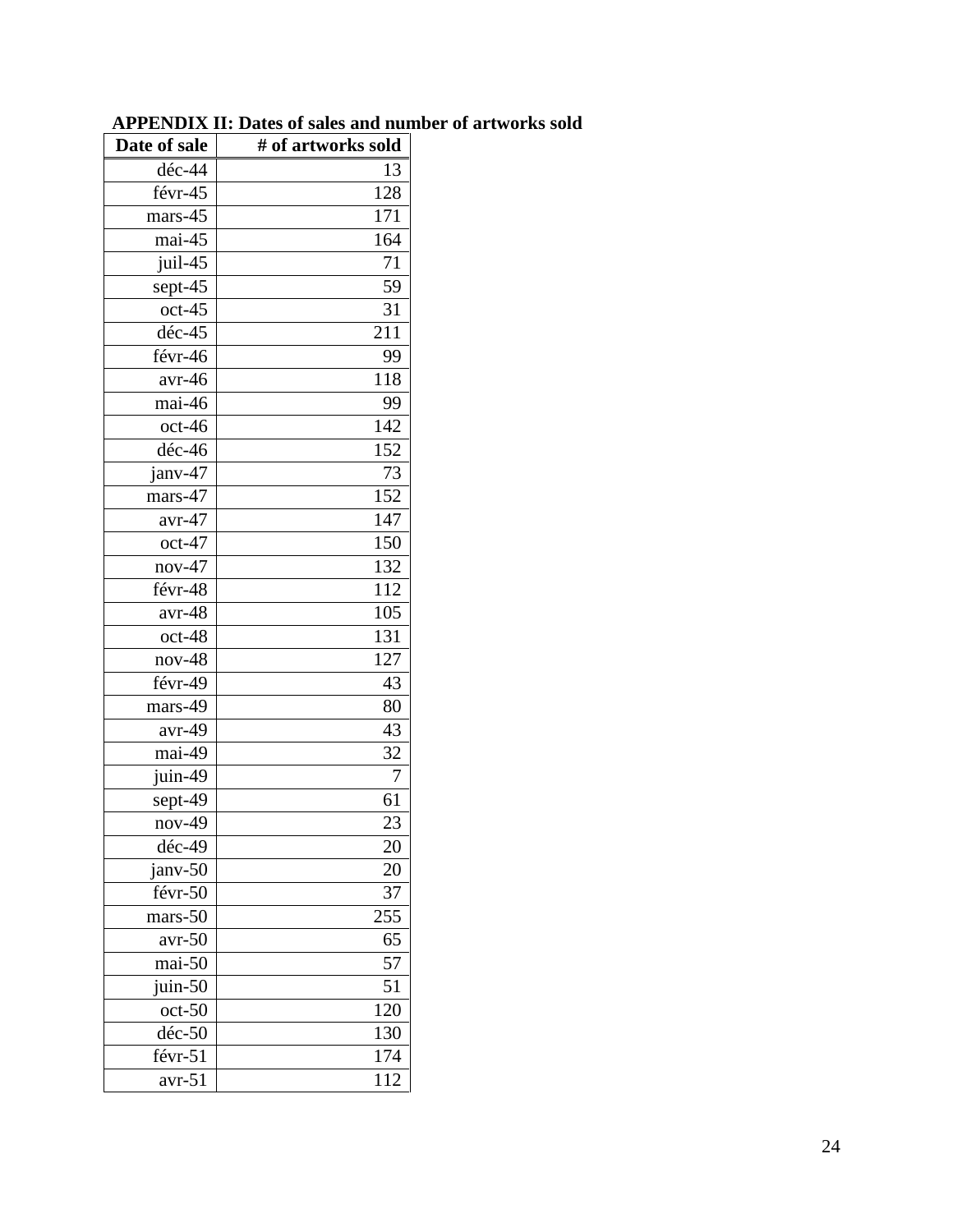#### **Appendix III: Topics dummies search strings**

ANIMALS: « chat»; « homard»; « Mouton»; « taureau »; «Ane »; «Animaux»; «basse-cour»; «Bétail »; «boa»; «bœuf »; « lion»; «canard»; «Caniche»; «Chats»; «Cheval »; «Chevaux »; «chèvre »; «chien»; «Coqs »; «Coquillages»; «corbeaux »; «épagneul»; «étalon »; «Huitres»; «lévrier »; «lièvre»; «mulets»; «Oies »; «ours»; «Pigeons»; «Poisson»; «poulain»; «singe»; «Vache»

LANDSCAPE: «paysage»; «marine»; «étang»; «rivière»; «mer»; «cascade»; «lac»; «clairière»; «pâturage»; «Polders»; «Provence»; «côte»; «forêt»; «bois»; «champ»; «verger»; «dune»; «plage»; «rivière»; «ruisseau»; «torrent»; «Dyle»; «Escaut»; «Alpes»; «Apennins»; «rochers»; «sous-bois»

PEOPLE : «Accoudée»; «Acteur»; «Artiste»; «Baigneuse»; «Blessé»; «Bohémienne»; «Belles de»; «Cavalier»; «Capitaine»; «Clochard»; «Commères»; «Endormie»; «Enfant»; «Femme»; «Fillette»; «Grenadier»; «Hiercheuse»; «Homme»; «Fille»; «Garçon»; «Dame»; «Couturière»; «Glaneuse»; «Mère»; «Marchand»; «Métisse»; «Peintre»; «Paysan»; «Pêcheur»

PORTRAIT : «portrait» and named people

STILL\_LIFE : «Nature morte»; «Fleurs et fruits» and classification of the catalogue

URBAN : «Avignon»; «Marken»; «Tanger»; «Venise»; «Alexandrie»; «Amsterdam»; «Anseremme»; «Béguinage»; «Avenue»; «Rue»; «Boulevard»; «Marché»; «Ruelle»; «Bruges»; «Malines»; «Gand»; «Anvers»; «Beffroi»; «Cathédrale»; «Eglise»; «Port»; «Bruxelles»; «Ville»; «Foire»; «Namur»; «Paris»; «Palais»; «Pont»; «Quai»; «Toit»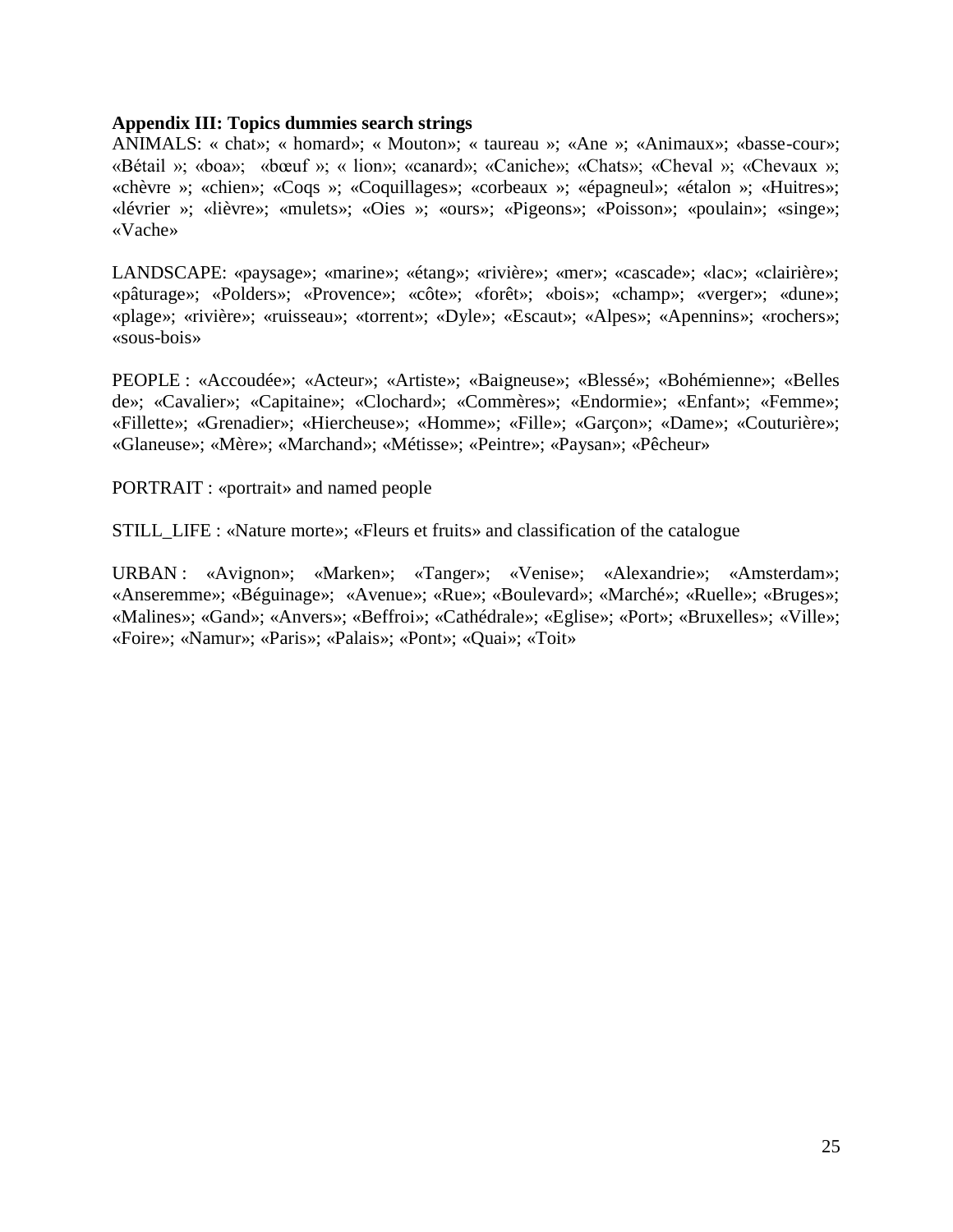# APPENDIX IV : Money supply evolution

|                                        | 11 V V<br>Monnaie | <b>Banknotes</b> | Current  | Comptes | <b>Banks</b> | Total |
|----------------------------------------|-------------------|------------------|----------|---------|--------------|-------|
|                                        | du                |                  | accounts | chèques | deposits     |       |
|                                        | Trésor            |                  | at B.N.B | postaux |              |       |
| 1936-1938                              | 1.6               | 22               | 3.7      | 2.9     | 12.8         | 43    |
| May 1940                               | 1.6               | 29.8             | 0.9      | 4.7     | 13.5         | 50.5  |
| October $6th$ , 1944                   | 6.4               | 100.9            | 3.6      | 11      | 42.7         | 164.6 |
| <b>Monetary Reform</b><br>October 1944 | 6.4               | 25.3             | 3.6      | 6.7     | 15.4         | 57.4  |
| End 1944                               | 6.3               | 38.8             | 3.8      | 10.7    | 14.6         | 74.2  |
| End 1945                               | 6.8               | 69.9             | 3.5      | 16.5    | 34.8         | 131.5 |
| End 1946                               | 5.5               | 72.2             | 6.3      | 18.3    | 43.3         | 145.6 |
| End 1947                               | 4.4               | 78.3             | 5.9      | 20.2    | 42.5         | 151.3 |
| June 1948                              | 4.5               | 78.6             | 7.1      | 19.2    | 38.1         | 147.5 |

## Evolution of monetary supply (in Billions of BEF)

*Source: Janssens V., Le franc belge, Un siècle et demi d'histoire monétaire*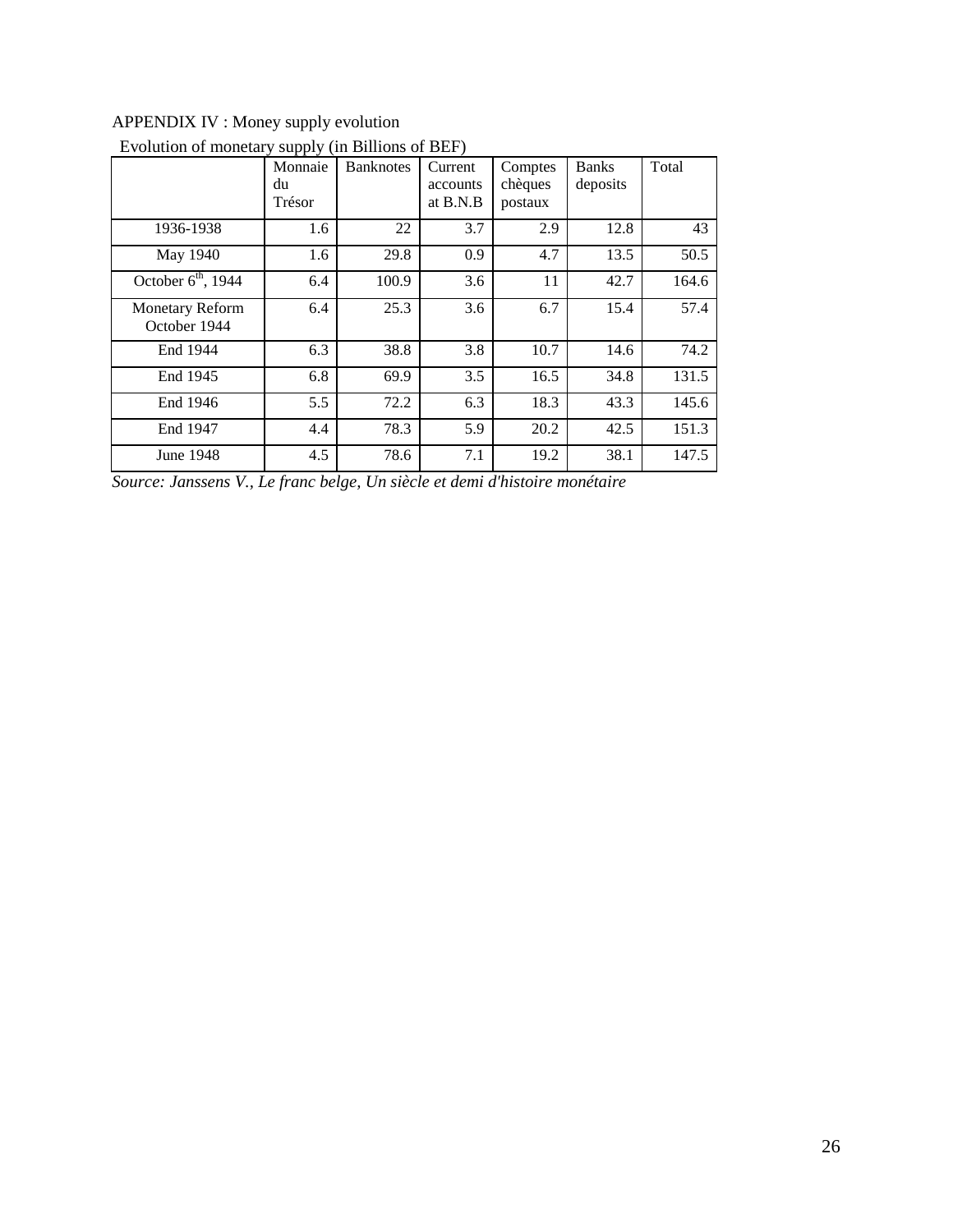#### Evolution of the money supply  $(1946)$

| $\cdots$  |                  |            |             |            |                          |              |         |
|-----------|------------------|------------|-------------|------------|--------------------------|--------------|---------|
|           |                  | Billets et |             | Current    | Comptes                  | Assets       |         |
|           |                  | monnaie    | Circulation | Accounts   | chèques                  | in           |         |
|           | <b>Banknotes</b> | du Trésor  | fiduciaire) | <b>BNB</b> | postaux                  | <b>Banks</b> | Total   |
| January   | 71,975           | 6,840      | 78,815      | 3,120      | 17,716                   | 35,137       | 134,797 |
| February  | 73,062           | 6,768      | 79,830      | 3,152      | 20,826                   | 36,027       | 139,835 |
| March     | 73,570           | 6,683      | 80,253      | 2,910      | 21,420                   | 36,233       | 140,825 |
| April     | 73,673           | 6,568      | 80,241      | 3,200      | 18,503                   | 36,767       | 138,711 |
| May       | 73,122           | 6,452      | 79,574      | 3,153      | 21,096                   | 38,369       | 142,192 |
| June      | 73,226           | 6,475      | 79,701      | 2,859      | 18,740                   | 39,350       | 140,650 |
|           |                  |            |             |            |                          |              |         |
| July      | 73,205           | 6,298      | 79,503      | 4,330      | 20,597                   | 39,777       | 144,236 |
|           |                  |            |             |            |                          |              |         |
| August    | 72,480           | 6,290      | 78,770      | 4,498      | 20,122                   | 39,917       | 143,307 |
| September | 72,254           | 6,306      | 78,560      | 4,990      | 19,266                   | 40,942       | 143,758 |
| October   | 72,273           | 6,207      | 78,480      | 4,797      | 20,397                   | 41,716       | 145,390 |
| November  | 72,382           | 6,102      | 78,484      | 4,954      | 20,540                   | 43,337       | 147,315 |
| December  | 72,502           | 5,856      | 78,358      | 5,868      | 21,183                   | 43,895       | 149,304 |
|           |                  |            |             |            | Source: Rapport BNB 1946 |              |         |

Evolution of the money supply

(1947)

Banknotes Billets et monnaie du Trésor Circulation fiduciaire **Current** Accounts BNB **Comptes** chèques postaux Assets in Banks Total January 73,858 5,480 79,338 5,376 22,887 44,225 151,826 February | 74,417 | 5,273 | 79,690 | 5,109 | 21,651 | 46,786 | 158,236 March | 75,848 | 5,101 | 80,449 | 5,241 | 20,186 | 44,773 | 150,650 April 150,902 4,738 80,531 4,806 21,504 44,061 150,902 May 76,249 4,755 80,998 4,611 21,323 44,461 151,394 June 1 76,555 4,553 81,108 4,199 21,034 44,519 150,860 July 76,711 4,475 81,186 4,179 22,088 45,093 152,646 August | 78,228 | 4,440 | 82,668 | 4,132 | 22,181 | 45,452 | 154,434 September 79,185 4,392 83,577 3,928 21,119 44,943 153,567 October | 79,750 | 4,384 | 84,134 | 3,874 | 22,960 | 45,875 | 156,843 November 79,588 4,338 83,926 4,011 22,328 47,264 157,529 December 78,891 4,349 83,240 4,375 21,637 45,803 155,055

Source : Rapport BNB 1947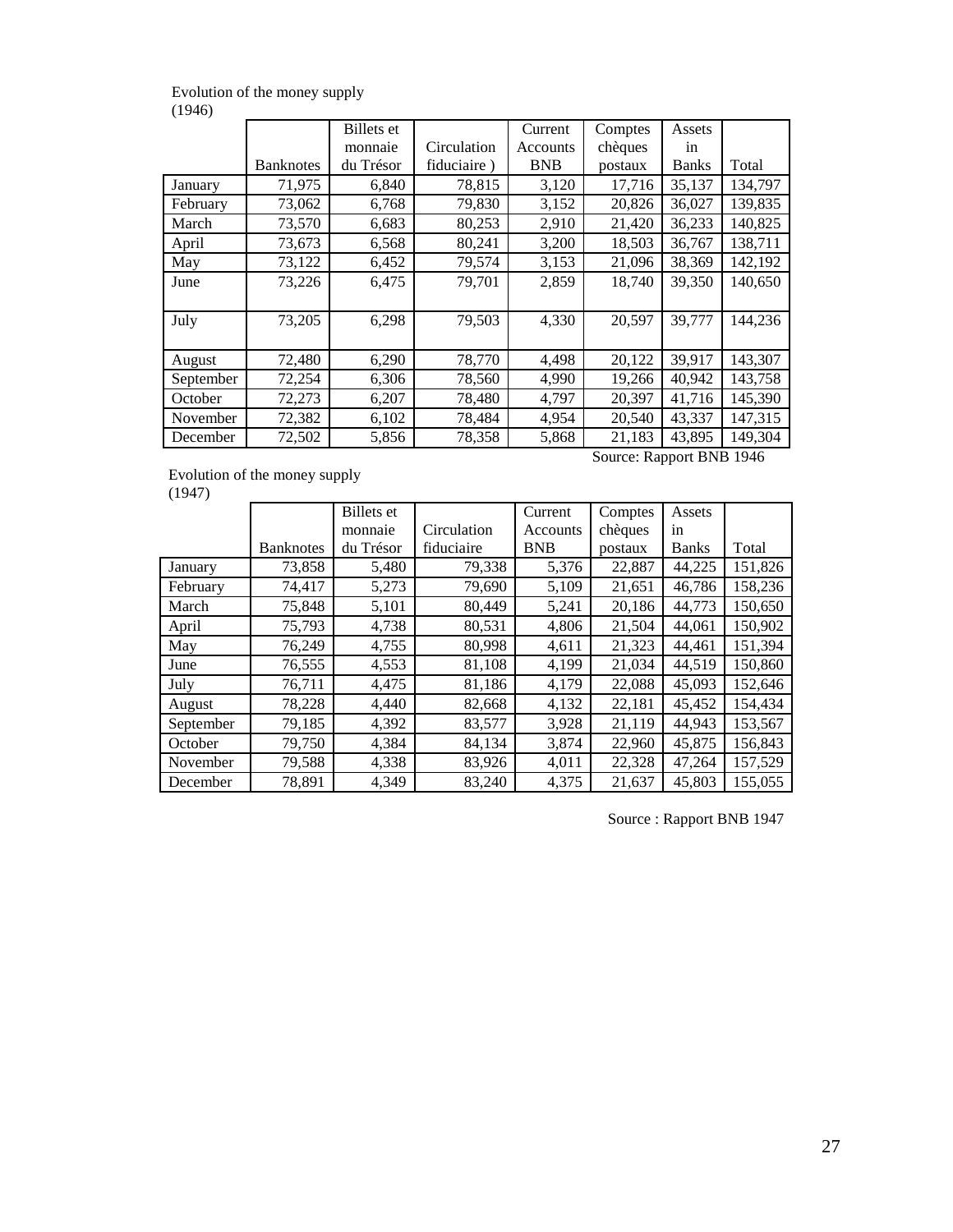#### **APPENDIX V: Table Results of hedonic regression**

The model is estimated using OLS. The dependant variable is the natural logarithm of the prices (in real terms). The model is estimated using heteroskedasticity consistent errors (White's errors).

| <b>Variables</b>        | <b>Model</b>                   |
|-------------------------|--------------------------------|
| <b>Monthly Dum.</b>     | $\overline{\text{Incl.}^{24}}$ |
| <b>Artist Dum.</b>      | Incl. <sup>25</sup>            |
| <b>Deceased</b>         | Not incl.                      |
| Height                  | 0.021387***                    |
| Width                   | $0.019937***$                  |
| Height <sup>2</sup>     | $-0.0001***$                   |
| Width <sup>2</sup>      | $-4.60E - 05***$               |
| Cardboard               | Omitted for colinearity        |
| Wood                    | 0.561365***                    |
| Canvas                  | 0.428779***                    |
| <b>Drawing</b>          | $-0.83807***$                  |
| Watercolor              | $-0.11418$                     |
| Landscape               | $-0.06438**$                   |
| <b>People</b>           | 0.051579                       |
| Portrait                | $-0.28178**$                   |
| <b>Still-Life</b>       | 0.212806                       |
| <b>Urban</b>            | 0.050489***                    |
| Numb. of obs.           | 3917                           |
| Numb. of                | 608                            |
| variables               |                                |
| Adjusted $\mathbb{R}^2$ | 73.3%                          |

<sup>&</sup>lt;sup>24</sup> Omitted month for colinearity issues is month2 (February 1945); month3 (March 1945), month6 (September 1945), month8 (December 1945), month27 (June 1949) are not significant; month4 (May 1945), month5 (July 1945) and month10 (April 1946) are significant at the 5%-level; all other months are significant at the 1%-level.

 $^{25}$  Omitted artist for colinearity issues is Artist 557; All significant at a 1%-level.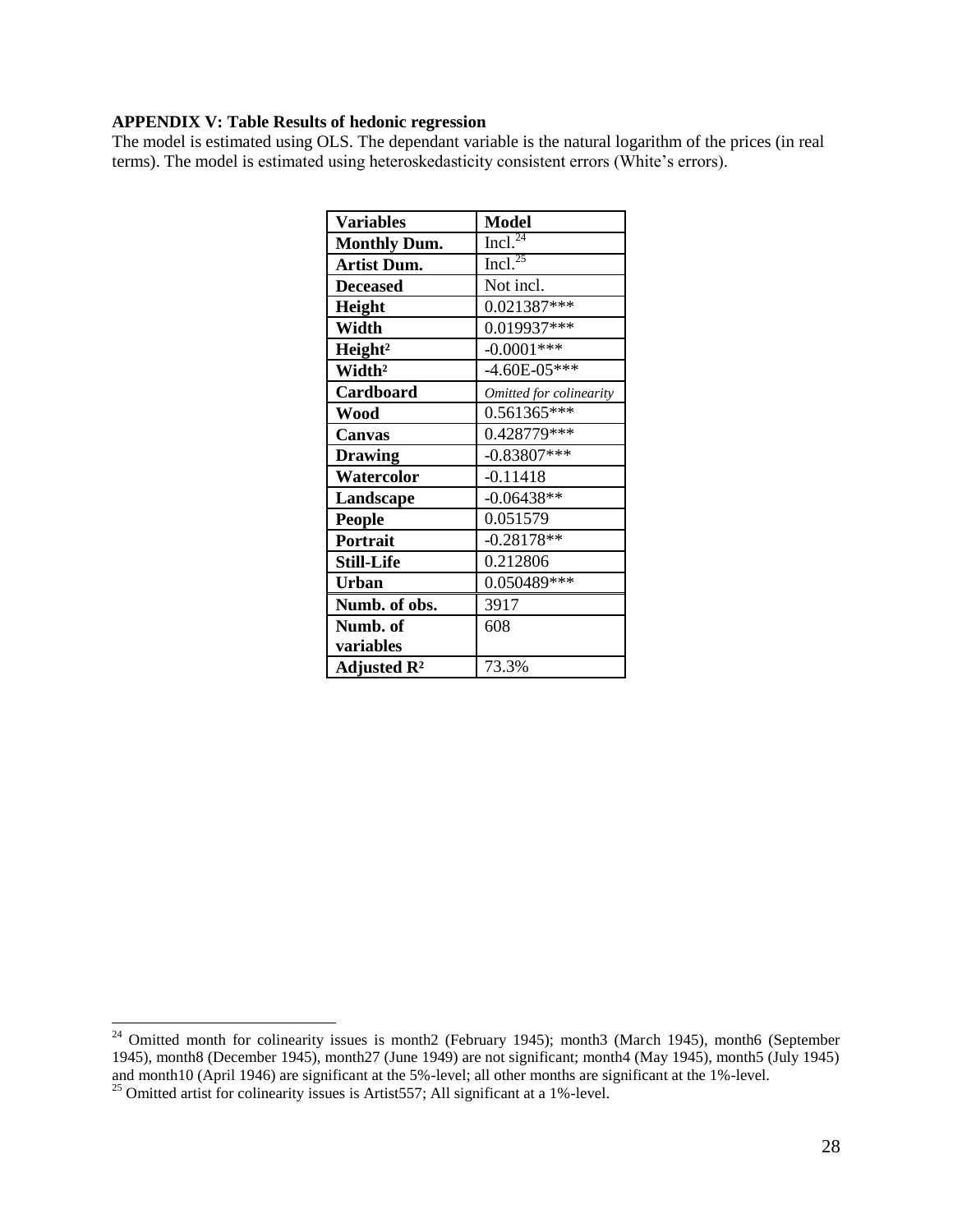### **References**

Banque Nationale de Belgique, (1945), *Rapport présenté par le Gouverneur au nom du conseil de Régence sur les opérations des années 1940 à 1944 et rapport du Collège des Censeurs*, (Bruxelles), Imprimerie de la Banque Nationale de Belgique

Banque Nationale de Belgique, (1946), *Rapport présenté par le Gouverneur au nom du conseil de Régence sur les opérations de l'année 1945 et rapport du Collège des Censeurs*, (Bruxelles), Imprimerie de la Banque Nationale de Belgique

Banque Nationale de Belgique, (1947), *Rapport présenté par le Gouverneur au nom du conseil de Régence sur les opérations de l'année 1946 et rapport du Collège des Censeurs*, (Bruxelles), Imprimerie de la Banque Nationale de Belgique

Banque Nationale de Belgique, (1948), *Rapport présenté par le Gouverneur au nom du conseil de Régence sur les opérations de l'année 1947 et rapport du Collège des Censeurs*, (Bruxelles), Imprimerie de la Banque Nationale de Belgique

Banque Nationale de Belgique, (1949), *Rapport présenté par le Gouverneur au nom du conseil de Régence sur les opérations de l'année 1948 et rapport du Collège des Censeurs*, (Bruxelles), Imprimerie de la Banque Nationale de Belgique

Banque Nationale de Belgique, (1950), *Rapport présenté par le Gouverneur au nom du conseil de Régence sur les opérations de l'année 1949 et rapport du Collège des Censeurs*, (Bruxelles), Imprimerie de la Banque Nationale de Belgique

Banque Nationale de Belgique, (1951), *Rapport présenté par le Gouverneur au nom du conseil de Régence sur les opérations de l'année 1950 et rapport du Collège des Censeurs*, (Bruxelles), Imprimerie de la Banque Nationale de Belgique

Baudhuin F., (1958), *Histoire économique de la Belgique, 1945-1956*, (Bruxelles), Editions Emile Bruylant, 440p.

Baudhuin F., (1951) "Prix, consommation et revenus" in Bulletin *de l'Institut de Recherches économiques et sociales*, Mai 1951, XVIIème année, 3

Baumol W. J., (1986), "Unnatural Value: Or Art Investment as Floating crap Game", *The American Economic Review*, 76, 2, pp. 10-14

Bismans F., (1992), "Croissance et régulation, La Belgique 1944-1974" in Lebrun P. (Ed.), *"Histoire quantitative et développement de la Belgique et de ses régions"*, 2ème série XXème siècle (Tome 10, Volume 1), (Bruxelles), Editions du Palais des Académies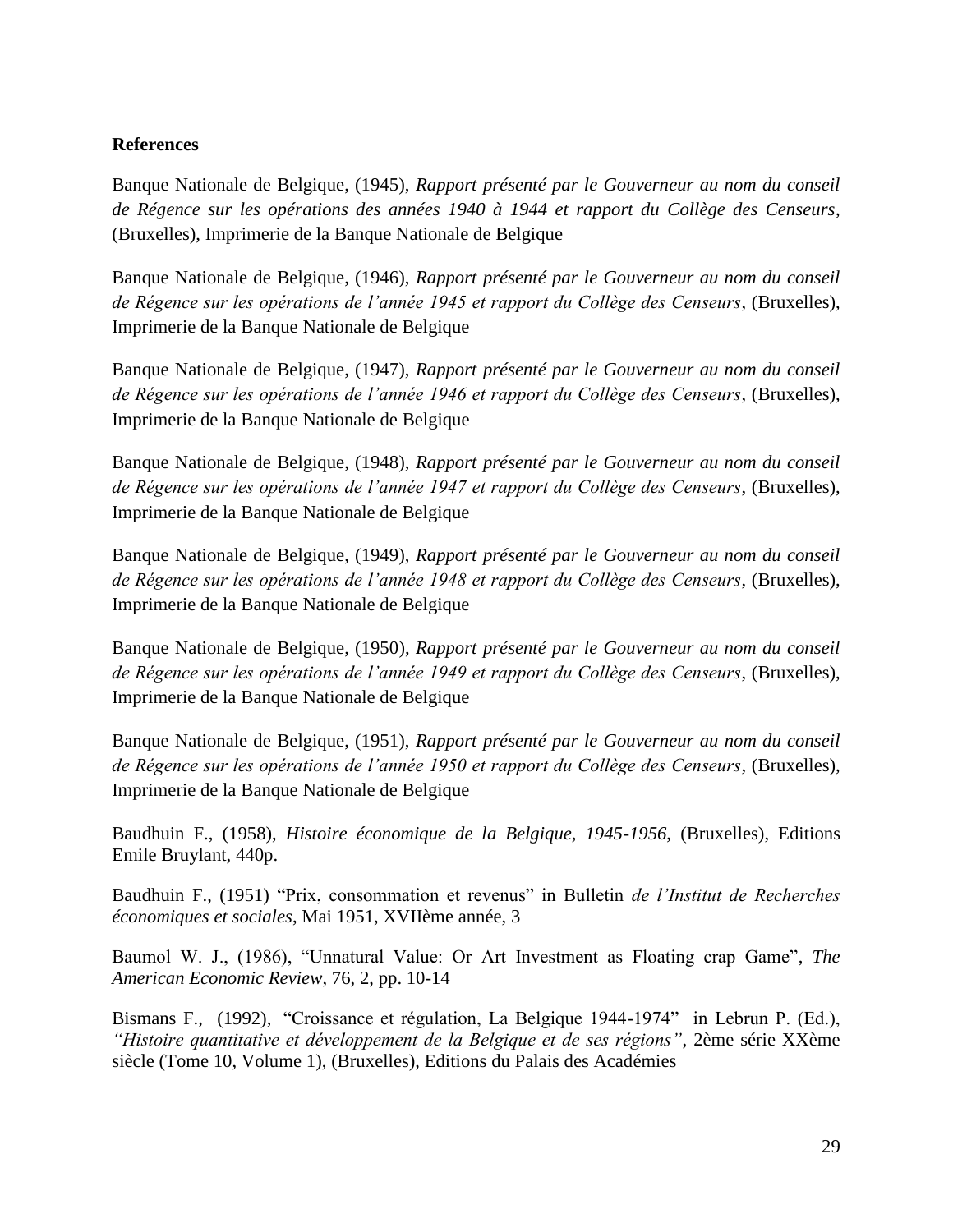Buelens F., (2003), "Price and Return Indices on the Brussels Stock Exchange for the period 1832-2003: Database structure, methodology and data collection", Discussion paper University of Antwerp (14/4/2003)

Buelens N. and Ginsburgh V., (1993), "Revisiting Baumol's art as floating crap game", *European Economic Review*, No. 37, pp. 1351-1371

Campbell R., (2005), "Art as an alternative asset class", working paper of the University of Maastricht

Campbell R., (2007), "Art as a financial investment", working paper of the University of Maastricht/Erasmus University Rotterdam

Cassiers I., (1994), "Belgium's post-war growth and the catch-up hypothesis", *European Economic Review*, 1994, No. 38, pp. 899-911

Chanel O., (1995), "Is art market behavior predictable?", *European Economic Review*, No. 39, pp. 519-527

Czujack C., (1997), "Picasso Paintings at Auction, 1963-1994", *Journal of Cultural Economics*, No. 21, pp. 229 – 247

Elslander J.-F., (1954), *Figures et Souvenirs d'une Belle Époque*, (Bruxelles), La Renaissance du Livre, 104p.

Euwe J., (2007), De *Nederlandse kunstmarkt 1940-1945*, (Amsterdam), Editions Boom, 180p.

Frey B.S., Pommerehne W.W., (1989), "Art Investment: An Empirical Inquiry", *Southern Economic Journal*, Vol. 56, No. 2, pp. 396-409

Galerie Georges Giroux, (1951), *Répertoire des prix atteints par les tableaux, aquarelles, gouaches, dessins, eaux-fortes, sculptures ayant passé en vente à la Galerie Georges Giroux de décembre 1944 à mai 1951 et comprenant plus de sept mille numéros répartis dans soixante-dix ventes publiques, suivi d'un répertoire des prix atteints par l'orfèvrerie ancienne pendant la même période*, (Bruxelles), Éditions de la Galerie Georges Giroux, 92p.

Ghinsburg V., Jeanfils P., (1995) "Long-term comovements in international markets for paintings", *European Economic Review*, 39, pp. 538-548

Ginsburgh V., Mei J., Moses M., (2006), "The computation of Price Indices", in Ginsburgh V. and Throsby D. (ed.), *Handbook of the Economics of Arts and Culture*, North Holland

Goetzmann W., (1993), "Accounting for Taste: Art and the Financial Markets Over Three Centuries", *The American Economic Review*, Vol. 83, No. 5, pp. 1370-1376

Goetzmann W., Renneboog L., Spaenjers C., (2011), "Art and Money", *American Economic Review*, Vol. 101, No. 3 (AEA Papers and Proceedings)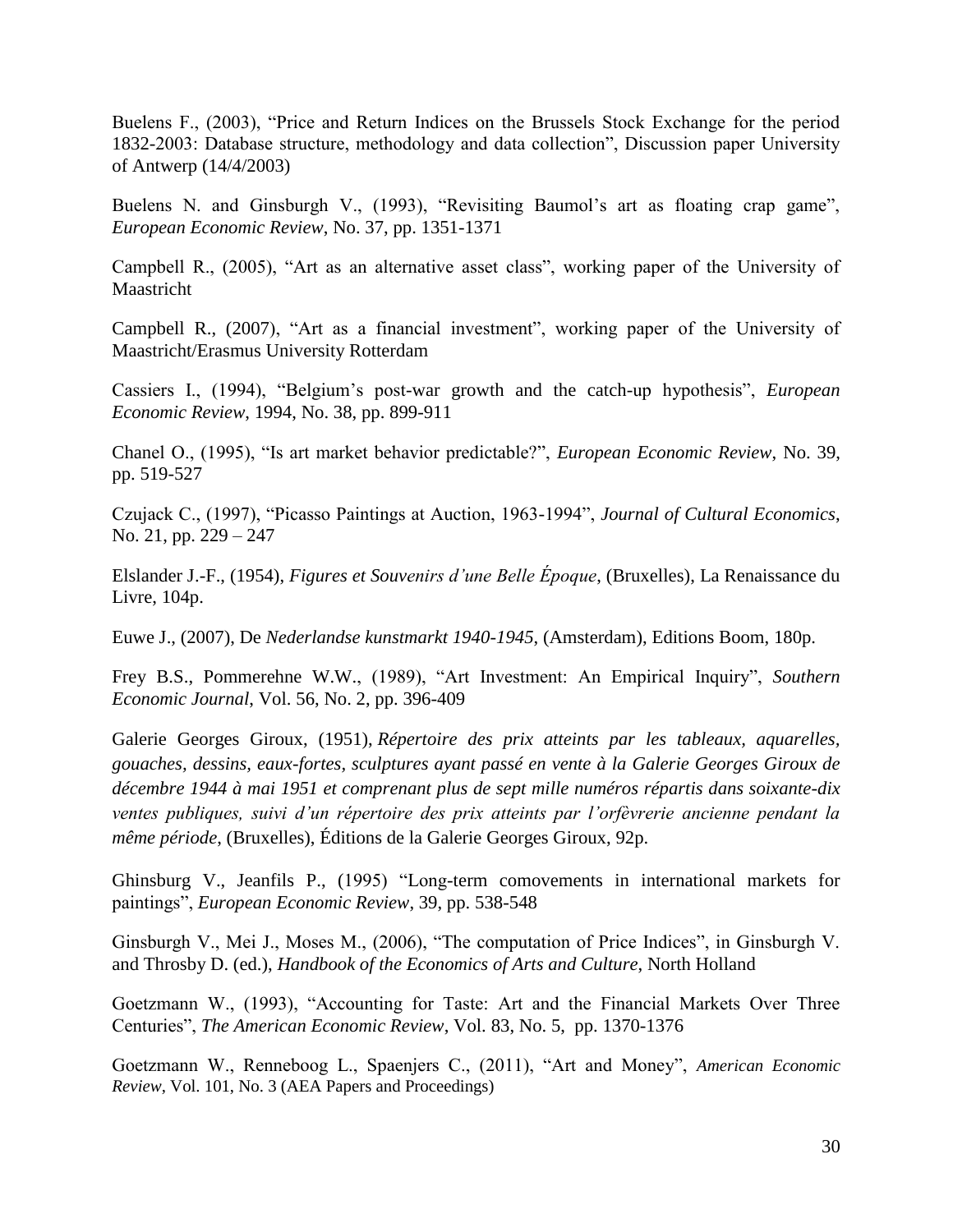Jacquemyns G., (1950), *La société belge sous l'occupation allemande, 1940-1944*, (Bruxelles), Editions Nicholson & Watson, 3 vol.

Janssens V., (1976), *Le Franc Belge, un siècle et demi d'histoire monétaire*, (Bruxelles), Editions Dewincklear.

Kang S. W., Rockhoff H., (2006), "Capitalizing patriotism: The liberty loans of World War I", *NBER working paper*, N° 11919, 55p.

*L'Echo de la Bourse*, 1940 – 1951

*Le Moniteur Belge*, 5 août 1944

Luyten D., (1996), *Burgers boven elke verdenking? Vervolging van economische collaboratie in België na de Tweede Wereldoorlog*, (Brussel), VUBPress, 272p.

Luyten D., (2008), "L'épuration économique en Belgique" in Bergère M. (dir.) (2008), *L'épuration économique en France à la Libération*, (Rennes), Presses Universitaires de Rennes, pp. 203 – 213

Mandel B. R., (2009), "Art as an Investment and Conspicuous Consumption Good", *American Economic Review*, Vol. 99, No 4, pp. 1653-63

Mei J., Moses M. (2002), "Art as an Investment and the Underperformance of Masterpieces", *The American Economic Review*, Vol. 92, No. 5, pp. 1656-1668

Mei J., Moses M., (2005), "Vested Interest and Biased Price Estimates: Evidence from an Auction Market", *The Journal of Finance*, Vol. 60, No. 5, pp. 2409-2435

Moulin R., (1967), *Le marché de la peinture en France*, (Paris), Le sens commun, Les éditions de Minuit, 616p.

Nicholas L. H., (1995), *The rape of Europa: The fate of Europe's Treasures in the Third Reich and the Second World War*, (New York), Vintage books, 499p.

Occhino F., Oosterlinck K., White E., (2007), "How occupied France financed its own exploitation during WW2", *The American Economic Review*, Papers and Proceedings, 97, 2, pp. 295-299.

Occhino F., Oosterlinck K., White E., (2008), "How much can a Victor force the Vanquished to Pay?", *Journal of Economic History*, 68,1, pp. 1-45.

Oosterlinck K., (1999), "Les anticipations des marchés obligataires belges 1939-1944, Contribution à l'étude des acteurs économiques en temps de guerre", *Cahiers d'Histoire du Temps Présent*, 6, pp. 151-182.

Oosterlinck K., (2010), "French Stock Exchanges and Regulation during World War II", *Financial History Review*, 17, 2, pp. 211-237.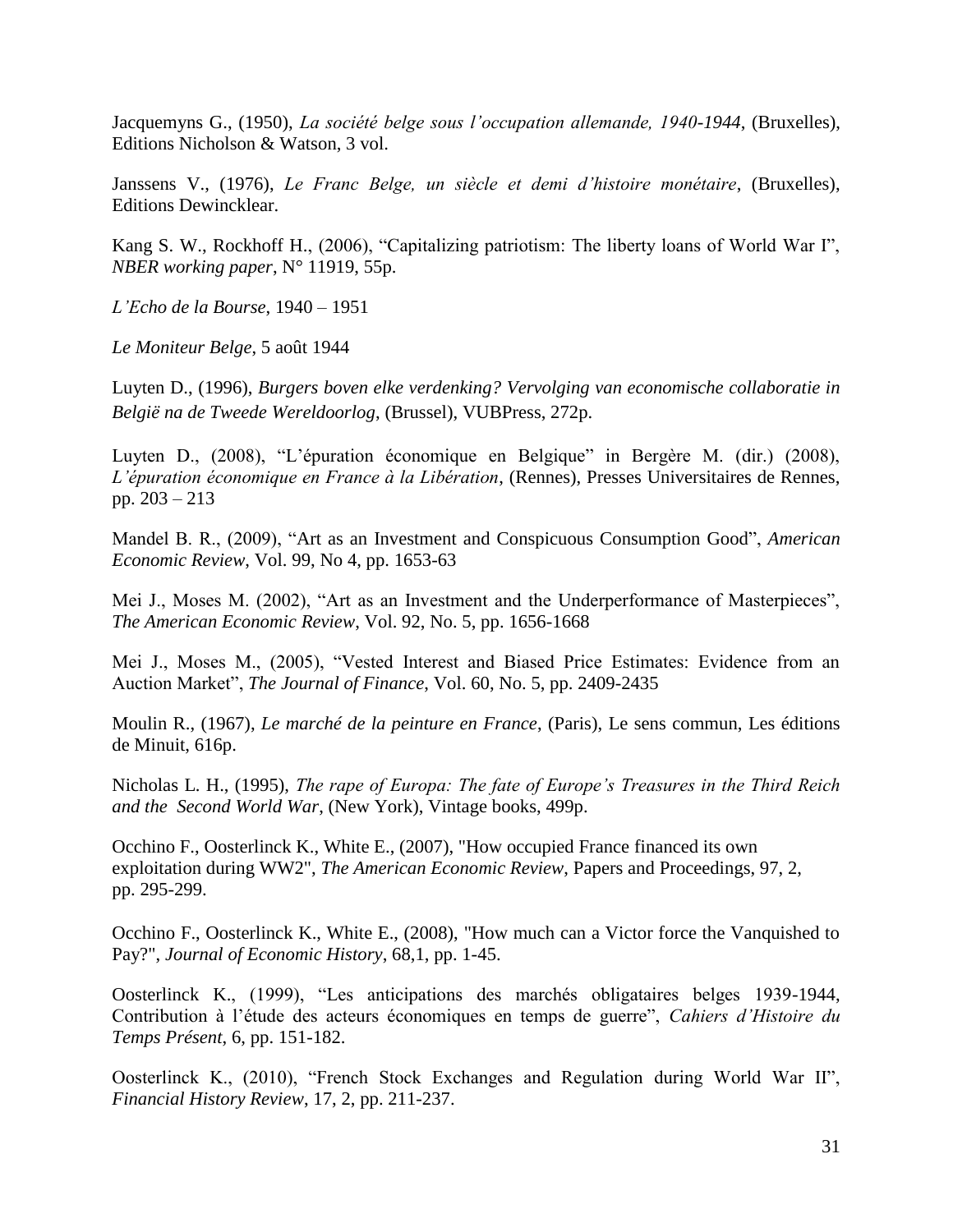Oosterlinck K., (2011), "The Price of Degenerate Art", Centre Emile Bernheim Working paper N°09/031

Oosterlinck K., (2011a), "Sovereign debts and war finance in occupied countries", in Buchheim C. editor, *Europäische Volkswirtschaften unter deutscher Hegemonie 1938-1945,*  Schriften des Historischen Kollegs, Oldenbourg Verlag, forthcoming.

Pesando J., (1993), "Art as an Investment: The Market for Modern Prints", *The American Economic Review*, Vol. 83, No. 5, pp. 1075-1089.

Reinhart C. M., Sbrancia B. M., (2011), "The Liquidation of Government Debt", *NBER Working Paper* 16893, 66 p.

Renneboog L., Spaenjers C., (2009), "Buying Beauty: on Prices and Returns in the Art Market", Tilburg Center Discussion Paper, 2009-15.

Renneboog L., Van Houtte T. (2002), "The Monetary appreciation for paintings, From realism to Magritte", Working paper Tilburg University.

Willems H. and Buelens F., (2006), "The Second World War and the Belgian Stock Exchanges", *The Journal of European Economic History*, Vol. 32. No.2, Fall 2006, pp. 315-348.

Worhington A. C., Higgs H., (2004), "Art as an investment: risk, return and portfolio diversification in major paintings markets", *Accounting and Finance*, No. 44, pp. 257-271